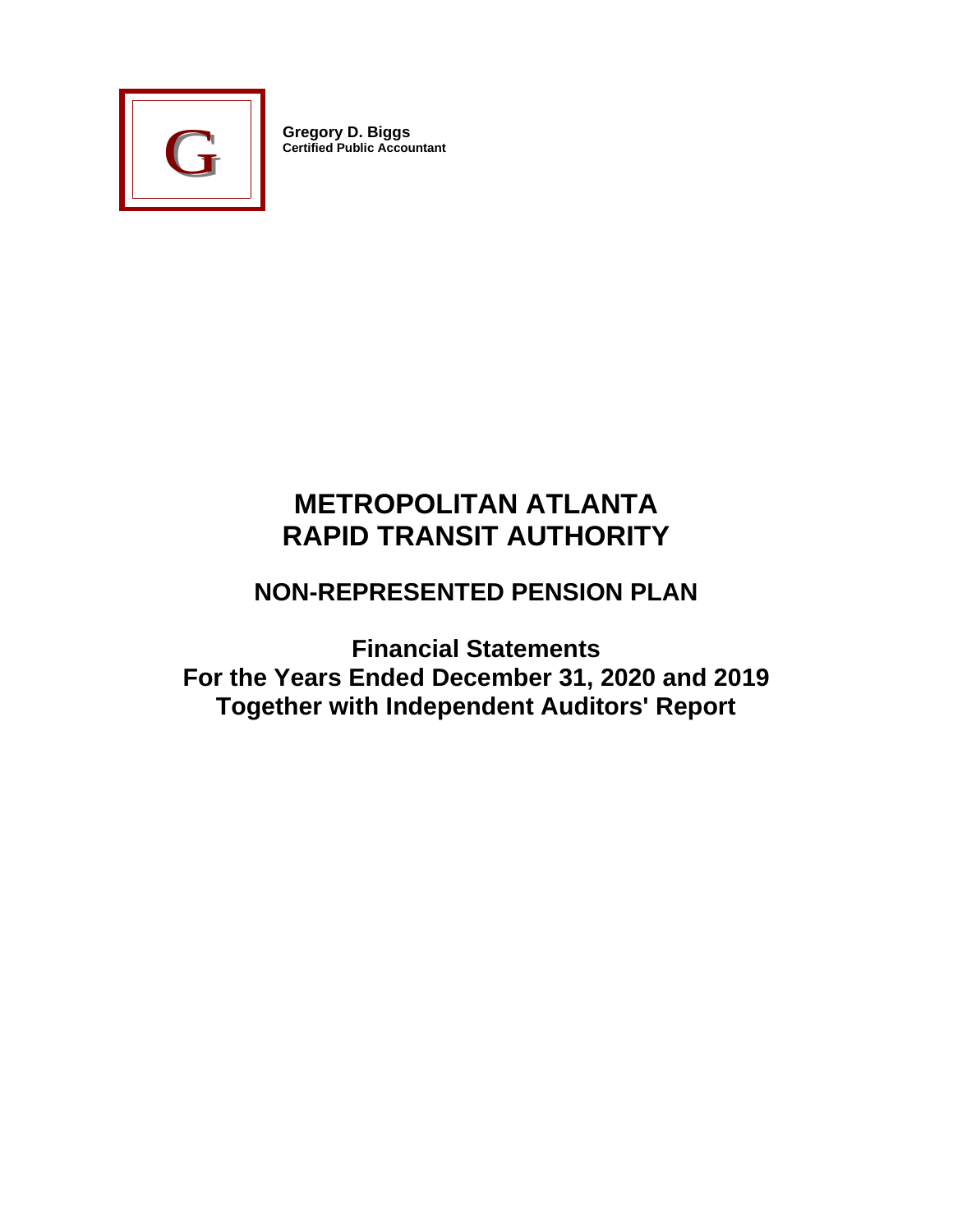# **METROPOLITAN ATLANTA RAPID TRANSIT AUTHORITY**

# **NON-REPRESENTED PENSION PLAN**

**Financial Statements For the Years Ended December 31, 2020 and 2019 Together with Independent Auditors' Report**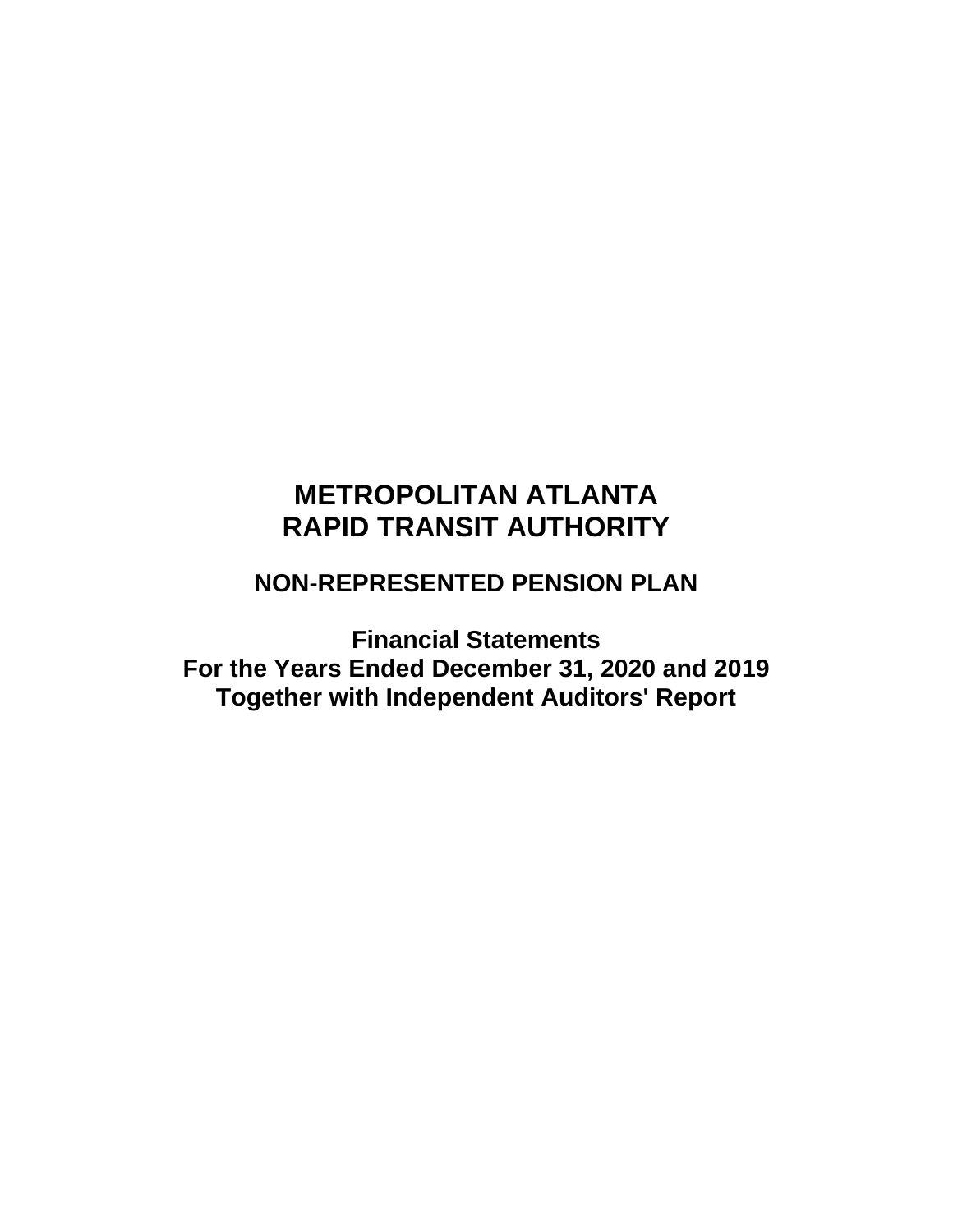# **METROPOLITAN ATLANTA RAPID TRANSIT AUTHORITY**

# **Non-Represented Pension Plan**

# **TABLE OF CONTENTS**

| Page |
|------|
|      |
|      |
|      |
|      |

# **Required Supplementary Schedules**

| Ten Year Schedule of Changes in the |  |
|-------------------------------------|--|
|                                     |  |
|                                     |  |
|                                     |  |
|                                     |  |

# **Other Schedules**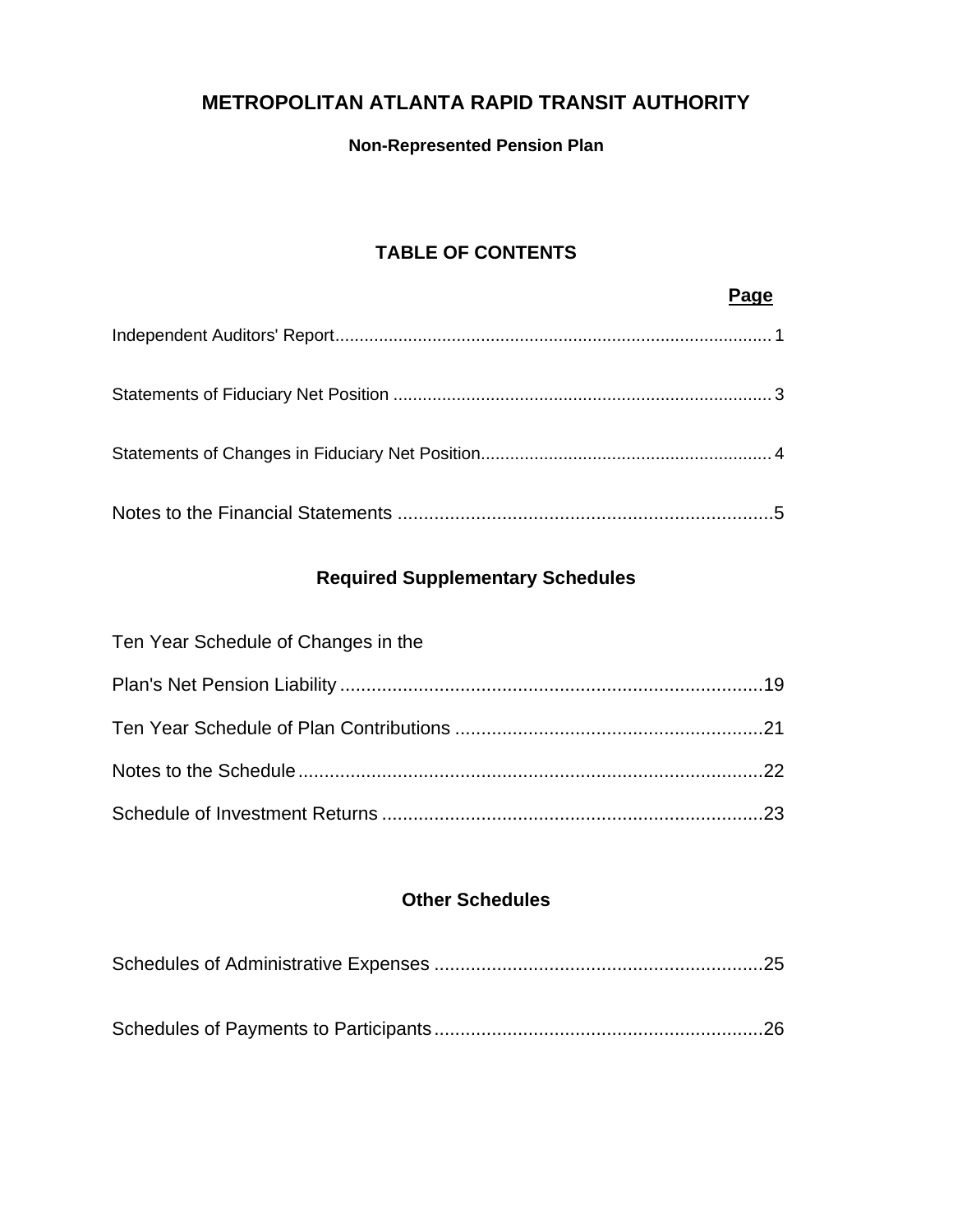

**Gregory D. Biggs** Certified Public Accountant

101 Marietta Street NW Suite 2000 Atlanta, Georgia 30303

To the Management Pension Committee Metropolitan Atlanta Rapid Transit Authority Non-Represented Pension Plan Atlanta, Georgia 30324

# **Independent Auditors' Report**

# *Report on the Financial Statements*

We have audited the accompanying financial statements of the Metropolitan Atlanta Rapid Transit Authority (MARTA) Non-Represented Pension Plan (the "Plan") as of December 31, 2020 and 2019, which comprise the statements of fiduciary net position and the related statements of changes in fiduciary net position for the years then ended and the related notes to the financial statements.

# *Management's Responsibility for the Financial Statements*

Plan management is responsible for the preparation and fair presentation of these financial statements in accordance with accounting principles generally accepted in the United States of America; this includes the design, implementation, and maintenance of internal control relevant to the preparation and fair presentation of financial statements that are free from material misstatement, whether due to fraud or error.

# *Auditor's Responsibility*

Our responsibility is to express an opinion on these financial statements based on our audits. We conducted our audits in accordance with auditing standards generally accepted in the United States of America. Those standards require that we plan and perform the audit to obtain reasonable assurance about whether the financial statements are free from material misstatement.

An audit involves performing procedures to obtain audit evidence about the amounts and disclosures in the financial statements. The procedures selected depend on the auditor's judgment, including the assessment of the risks of material misstatement of the financial statements, whether due to fraud or error. In making those risk assessments, the auditor considers internal control relevant to the Plan's preparation and fair presentation of the financial statements in order to design audit procedures that are appropriate in the circumstances, but not for the purpose of expressing an opinion on the effectiveness of the Plan's internal control. Accordingly, we express no such opinion. An audit also includes evaluating the appropriateness of accounting policies used and the reasonableness of significant accounting estimates made by management, as well as evaluating the overall presentation of the financial statements.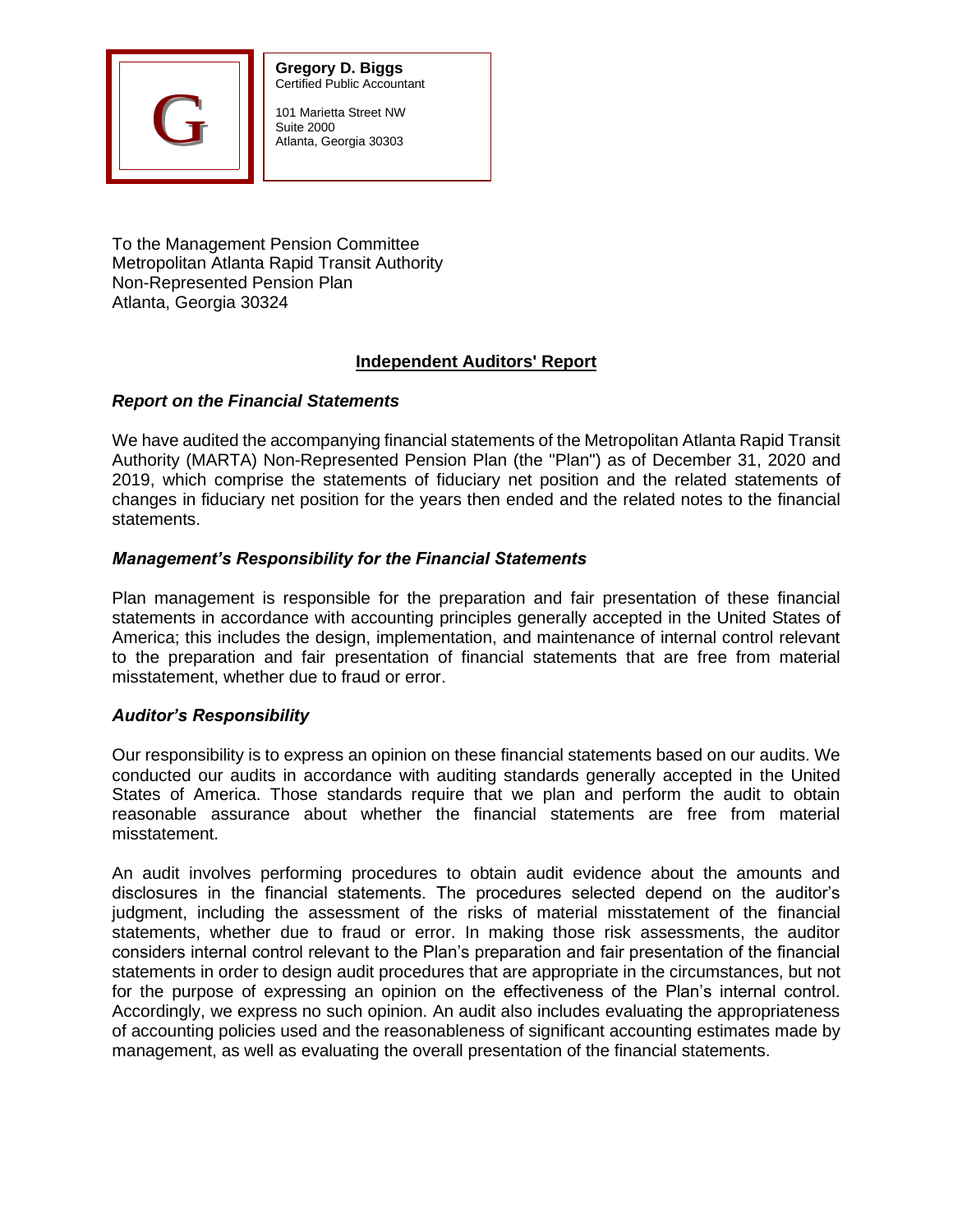To the Management Pension Committee Metropolitan Atlanta Rapid Transit Authority Non-Represented Pension Plan

#### **Independent Auditors' Report (continued)**

#### *Auditor's Responsibility (continued*)

We believe that the audit evidence we have obtained is sufficient and appropriate to provide a basis for our audit opinion.

#### *Opinion*

In our opinion, the financial statements referred to above present fairly, in all material respects, the fiduciary net position of the MARTA Non-Represented Pension Plan as of December 31, 2020 and 2019 and the changes in its financial position for the years then ended in conformity with accounting principles generally accepted in the United States of America.

#### *Report on Supplemental Information*

Our audits were made primarily for the purpose of formulating the opinion stated in the preceding paragraph. The ten year schedule of Plan contributions and the schedules of administrative expenses and payments to participants are presented as supplementary information and have been subjected to the audit procedures applied in the audits of the basic financial statements and certain additional procedures, including comparing and reconciling such information directly to the underlying accounting and other records used to prepare the financial statements or to the financial statements themselves, and other additional procedures in accordance with auditing standards generally accepted in the United States of America. In our opinion, these supplemental schedules are fairly stated, in all material respects, in relation to the basic financial statements taken as a whole.

The ten year schedule of changes in the Plan's net pension liability, the notes to the schedule and the schedule of investment returns, although not a part of the basic financial statements, are required supplementary information. We have applied certain limited procedures to the required supplementary information in accordance with auditing standards generally accepted in the United States of America, which consisted of inquiries of management about the methods of preparing the information and comparing the information for consistency with management's responses to our inquiries, the basic financial statements, and other knowledge we obtained during our audit of the basic financial statements. We do not express an opinion or provide any assurance on the information because the limited procedures do not provide us with sufficient evidence to express an opinion or provide any assurance.

July 18, 2021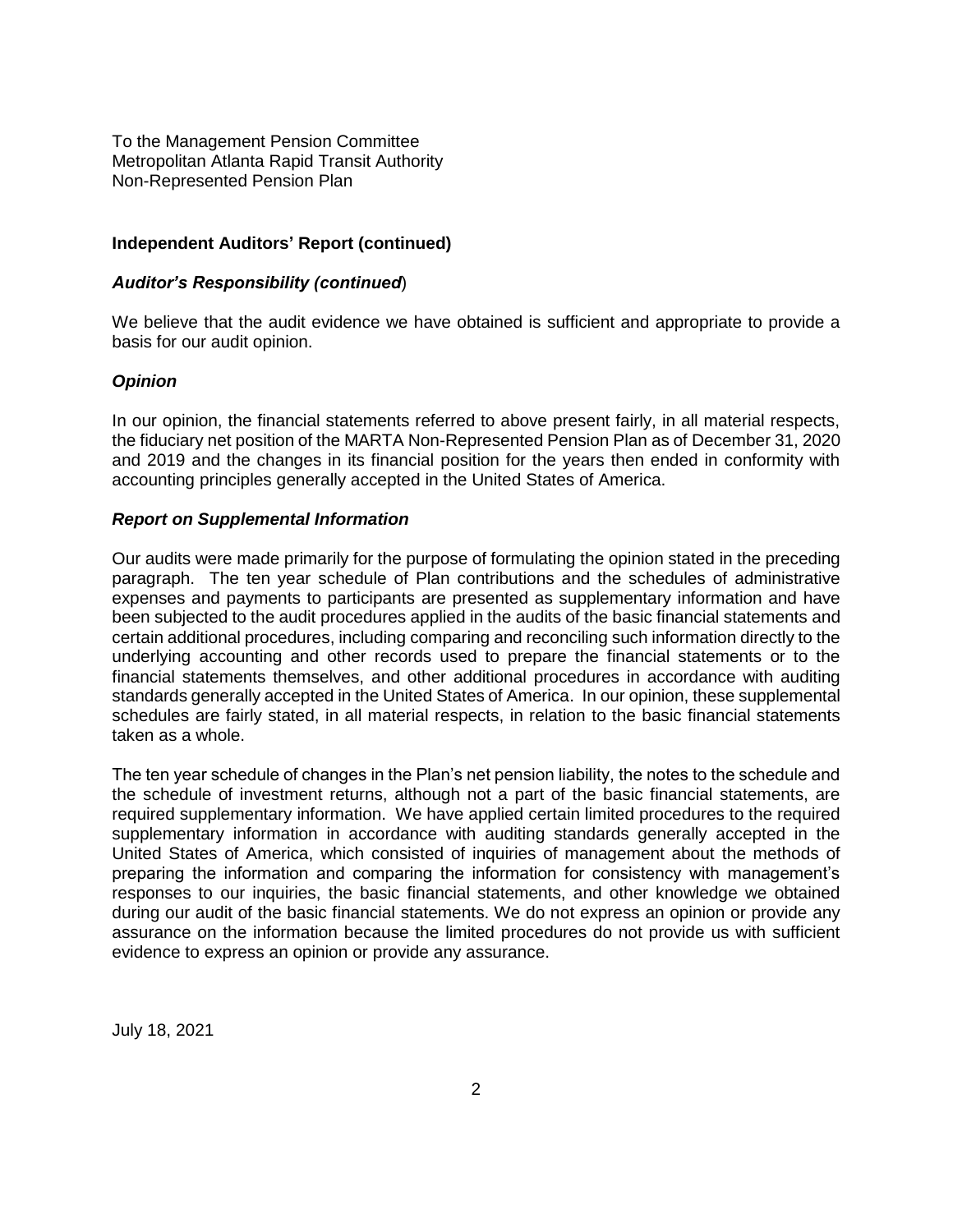Statements of Fiduciary Net Position December 31, 2020 and 2019

|                                                               | 2020              | 2019        |
|---------------------------------------------------------------|-------------------|-------------|
| <b>Assets:</b>                                                |                   |             |
| Investments at Fair Value:                                    |                   |             |
| Equities                                                      | \$<br>291,819,633 | 254,836,005 |
| <b>Fixed Income</b>                                           | 147,650,536       | 148,156,356 |
| <b>Real Estate Funds</b>                                      | 21,879,061        | 22,288,572  |
| <b>Derivatives</b>                                            | 54,557            |             |
| Short-term Investments                                        | 11,547,023        | 8,403,799   |
| <b>Total Investments</b>                                      | 472,950,810       | 433,684,732 |
| Receivables:                                                  |                   |             |
| Accrued Investment Income                                     | 681,219           | 647,619     |
| <b>Employer and Plan Participant</b>                          |                   |             |
| Contributions                                                 | 1,003,249         | 806,945     |
| Due from Brokers                                              | 3,186,525         | 1,509,357   |
| <b>Total Receivables</b>                                      | 4,870,993         | 2,963,921   |
| <b>Total Assets</b>                                           | 477,821,803       | 436,648,653 |
| <b>Liabilities:</b>                                           |                   |             |
| <b>Accounts Payable</b>                                       |                   |             |
| Liabilities                                                   | \$<br>290,748     | 324,268     |
| Due to Brokers                                                | 9,031,046         | 4,364,816   |
| <b>Total Liabilities</b>                                      | 9,321,794         | 4,689,084   |
| <b>NET POSITION RESTRICTED</b><br><b>FOR PENSION BENEFITS</b> | \$<br>468,500,009 | 431,959,569 |

The accompanying notes are an integral part of the financial statements.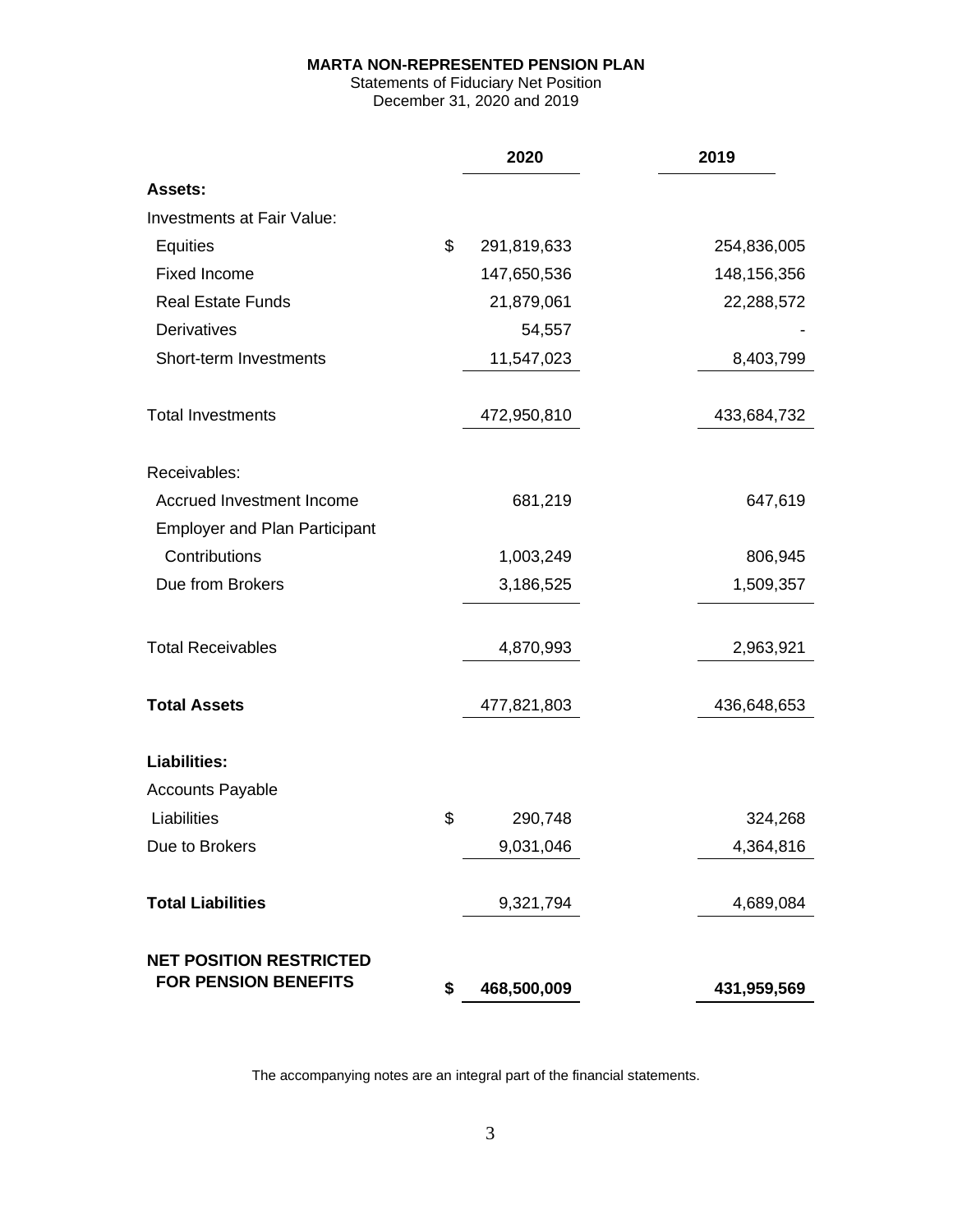Statements of Changes in Fiduciary Net Position For the Years Ended December 31, 2020 and 2019

|                                                      | 2020              | 2019              |
|------------------------------------------------------|-------------------|-------------------|
| <b>Additions:</b>                                    |                   |                   |
| Investment Income:                                   |                   |                   |
| Dividends and Interest                               | \$<br>4,012,151   | \$<br>4,802,706   |
| <b>Real Estate Income</b>                            | 889,819           | 922,358           |
| Net Increase (Decrease) in Fair Value of Investments | 51,796,451        | 63,921,707        |
| Less Investment Expenses Other Than                  |                   |                   |
| <b>Securities Lending:</b>                           |                   |                   |
| Direct Investment Expenses                           | (918, 781)        | (1,094,492)       |
| <b>Investment Consultants</b>                        | (141, 331)        | (166, 568)        |
| <b>Net Investment Income</b>                         |                   |                   |
| <b>Other than Securities Lending</b>                 | 55,638,309        | 68,385,711        |
| Securities Lending Income                            | 45,111            | 60,144            |
| Less Securities Lending Expense                      | (15, 773)         | (21, 033)         |
| <b>Net Securities Lending Income</b>                 | 29,338            | 39,111            |
| Contributions:                                       |                   |                   |
| Employer                                             | 15,145,653        | 19,492,978        |
| <b>Plan Participants</b>                             | 2,008,063         | 2,278,860         |
|                                                      | 17, 153, 716      | 21,771,838        |
| Other Income                                         |                   | 673               |
| <b>Total Additions</b>                               | 72,821,363        | 90,197,333        |
| <b>Deductions:</b>                                   |                   |                   |
| Payments to Participants                             | 35,902,660        | 37,290,717        |
| <b>Administrative Expenses</b>                       | 378,263           | 360,845           |
| <b>Total Deductions</b>                              | 36,280,923        | 37,651,562        |
| Net Increase (Decrease)                              | 36,540,440        | 52,545,771        |
| Net Position Restricted for Pension Benefits:        |                   |                   |
| Beginning of Year                                    | 431,959,569       | 379,413,798       |
| <b>END OF YEAR</b>                                   | \$<br>468,500,009 | \$<br>431,959,569 |

The accompanying notes are an integral part of the financial statements.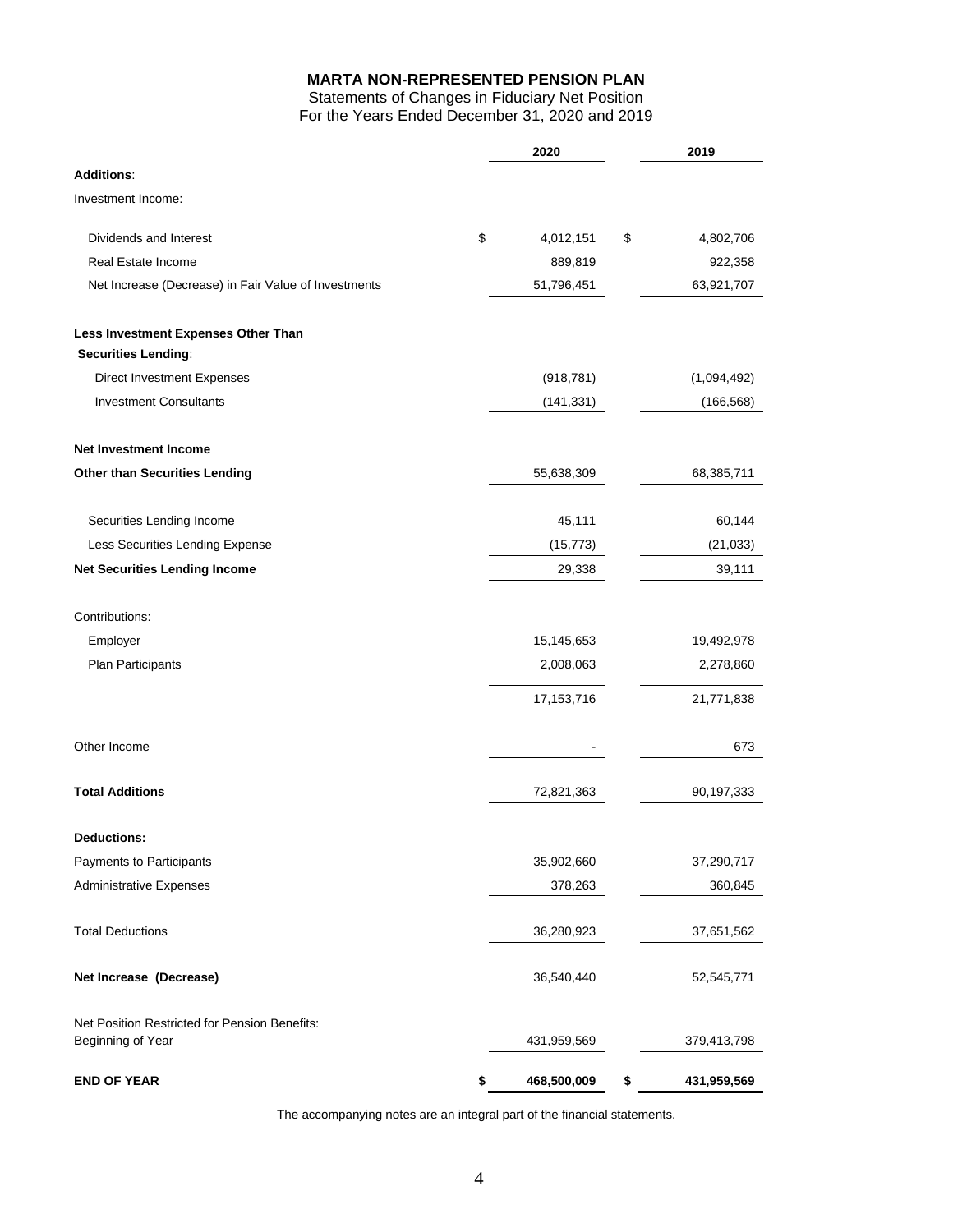Notes to the Financial Statements For the Years Ended December 31, 2020 and 2019

#### **Note 1 - Description of the Plan**

#### *Plan Administration*

The MARTA Plan was created as a successor to the Atlanta Transit System, Non-Union Pension Plan under an agreement dated January 1, 1958. The Plan originally covered all employees who were not active participants in the MARTA Union Employees Retirement Plan. The Plan was closed January 1, 2005 to all employees hired after that date, other than Union Plan transfers hired before January 1, 2005 and all Transit Police. The Plan was closed to new Police hires, effective January 1, 2015. The Plan has subsequently been completely closed, to all new or transferred employees, effective January 1, 2018. MARTA is granted the authority to establish and amend the benefit terms.

The Plan is administered by a Pension Committee ("Committee") composed of not less than three members nor more than ten members, appointed by the Board of Directors of MARTA ("Directors"). The Committee may but need not be Directors, officers, or employees of MARTA, or Plan participants. Administrative functions are performed by MARTA personnel and a third party administrator. Northern Trust is trustee for the Plan and custodian of its assets.

#### *Plan Membership*

The following schedule (derived from the most recent actuarial valuation report) reflects membership for the Plan as of December 31, 2020 and 2019.

|                                                                                                 | 2020  | 2019  |
|-------------------------------------------------------------------------------------------------|-------|-------|
| Inactive Plan members or beneficiaries<br>currently receiving benefits<br>Inactive Plan members | 1,379 | 1,356 |
| entitled to but not yet receiving benefits                                                      | 152   | 152   |
| <b>DROP</b> participants                                                                        | 52    | 50    |
| Active Plan members                                                                             | 356   | 412   |
| Total                                                                                           | 1,939 | 1,970 |

#### *Contributions*

The Committee establishes contributions based on an annual actuarially determined dollar amount recommended by an independent actuary. This dollar amount is the estimated costs of benefits earned by participants during the year, with an additional amount to fund the unfunded accrued liability. MARTA is required to contribute the difference between the actuarially determined amount and total contributions made by Plan participants. Based on the required contribution amounts, MARTA determines an annual employer contribution rate. For the year ended December 31, 2020, MARTA contributed \$15,145,653 and Plan participants contributed \$1,990,119 plus \$17,944 for portability service.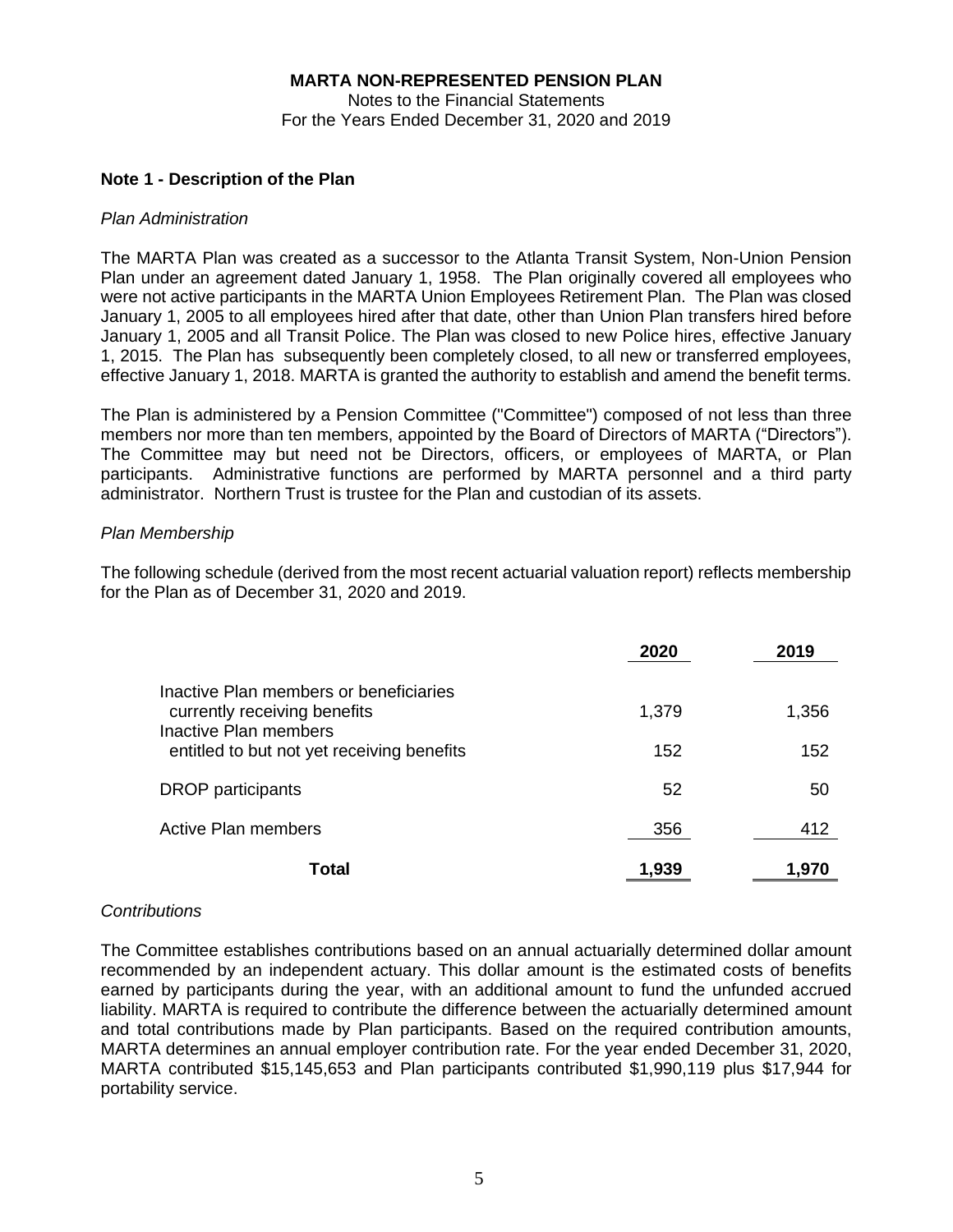# **Note 1 - Description of the Plan, Continued**

The employee contribution rates as a percent of pensionable earnings for December 31, 2020 and 2019 were as follows:

- **Employees/Non-Police** 7.00% (Effective July 1, 2017)
- **Employees/Police** 8.50% (Effective July 1, 2017)

# *Retirement Benefits*

Normal Retirement Date under the Plan is the last day of the month in which the participant both attains age 62 and completes five (5) years of credited service. All employees become fully vested after 5 years of credited service. The normal retirement benefits are based on a participant's average monthly compensation for the 3 plan years out of the last 8 plan years which produce the highest average times the benefit accrual rate for each year of credited service (the rate is 2% for each year of credited service, provided that for all Non-Police participants terminating service on or after January 1, 2001, the benefit accrual rate is increased for all credited service to 2.05% per year for retirees with at least 20 but less than 30 years of credited service and 2.10% for each year of credited service for retirees with 30 or more years of credited service; provided further that for Transit Police terminating service on or after January 1, 2001, the benefit accrual rate is increased to 2.25% for each year of credited service after January 1, 2000).

Accumulated sick leave is included in the service calculation.

Compensation is the participant's base salary paid by the employer, excluding automobile allowance and excess life insurance taxable income, and including Section 125 and Section 457 deferred compensation and pre-tax medical plan contributions, for the Plan year for which determined. Prior to January 1, 2013, overtime and PTO sales are included.

The minimum benefit is \$32.50 per year of service up to 30 years.

Early retirement is available if the participant's age plus credited service is 60 or more points with completion of at least 5 years of credited service. The benefit payable immediately is the accrued retirement benefit reduced by 3% for each point less than 80 (this provision does not apply to Transit Police). In this situation, the minimum benefit is also reduced. For Non-Police participants between the age of 55 and 62, the accrued benefit is reduced by 3% for each year under age 62, if more favorable. In this situation, the minimum benefit is not reduced.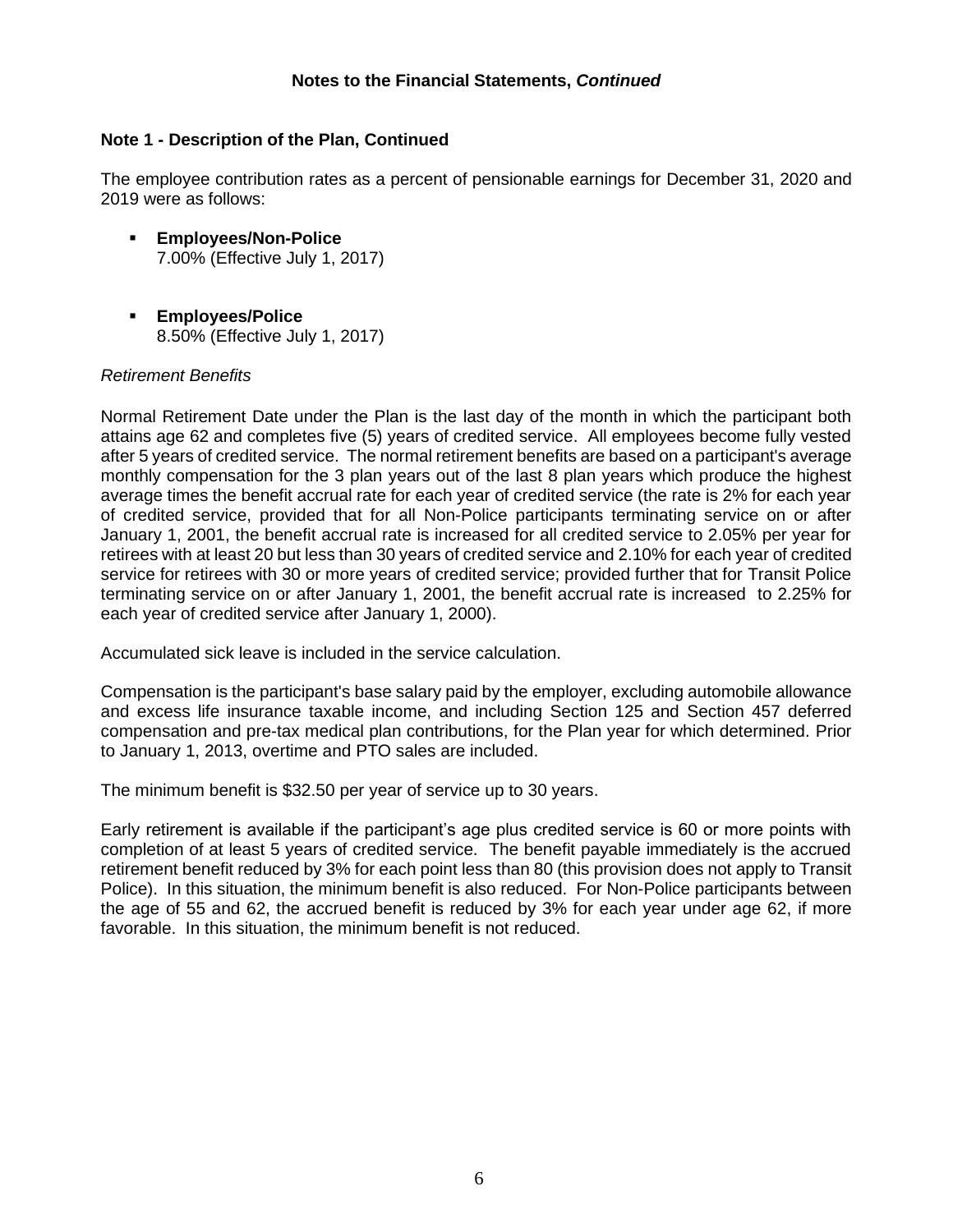#### **Note 1 - Description of the Plan***, continued*

A participant who is receiving workman's compensation or totally and permanently disabled as determined by MARTA'S long term disability plan, will receive his normal retirement benefit. For purposes of determining the normal retirement benefit, credited service will include the period of time the participant has been disabled to normal retirement date, and assuming that compensation paid during the year prior to disability continues until normal retirement date. Benefits commence at the normal retirement date. Participant contributions shall be waived during the disability period. Benefits commence at the normal retirement date.

The continuation of retirement benefits to the participants' designated beneficiaries is also provided in the Plan.

#### *Termination Benefits*

Terminated vested participants with ten or more years of credited service or age 62 with five years of credited service, who elect to receive refunds of their employee contributions will continue to be vested in at least 50% of their accrued benefit.

The minimum pension benefit will be increased for terminated vested participants each time it is increased for current retirees.

Terminated non-vested participants are entitled to a lump-sum refund of their total contributions with interest compounded annually at a rate of 5 percent.

Terminated non-police employees are entitled to a lump sum refund based on the Enhanced Refund Option within forty five (45) days of termination. The multiplier from 0-5 years of service ranges from 100%-200% of the employee's contributions plus interest based on the years of service (except Transit Police). Vested employees forfeit future benefits by accepting the enhanced refund.

Participants are 100% vested after five (5) years of credited service.

#### *Special Provisions for Transit Police*

Normal Retirement Date is the last day of the month in which the Participant attains age 55 and completes five years of credited service.

Early Retirement eligibility from age 50 with a 1.5% reduction for each year prior to age 55.

Transit Police are not covered by the rule of 80.

Effective July 1, 2017, Transit Police contribute 8.5% of compensation.

Transit Police contribute 8.5% of compensation.

For years of service from January 1, 2000, the benefit accrual percentage is 2.25%.

Transit Police participants were not eligible for the DROP program up until September 30, 2019. Effective October 1, 2019, Transit Police participants are eligible to participate in the DROP Program.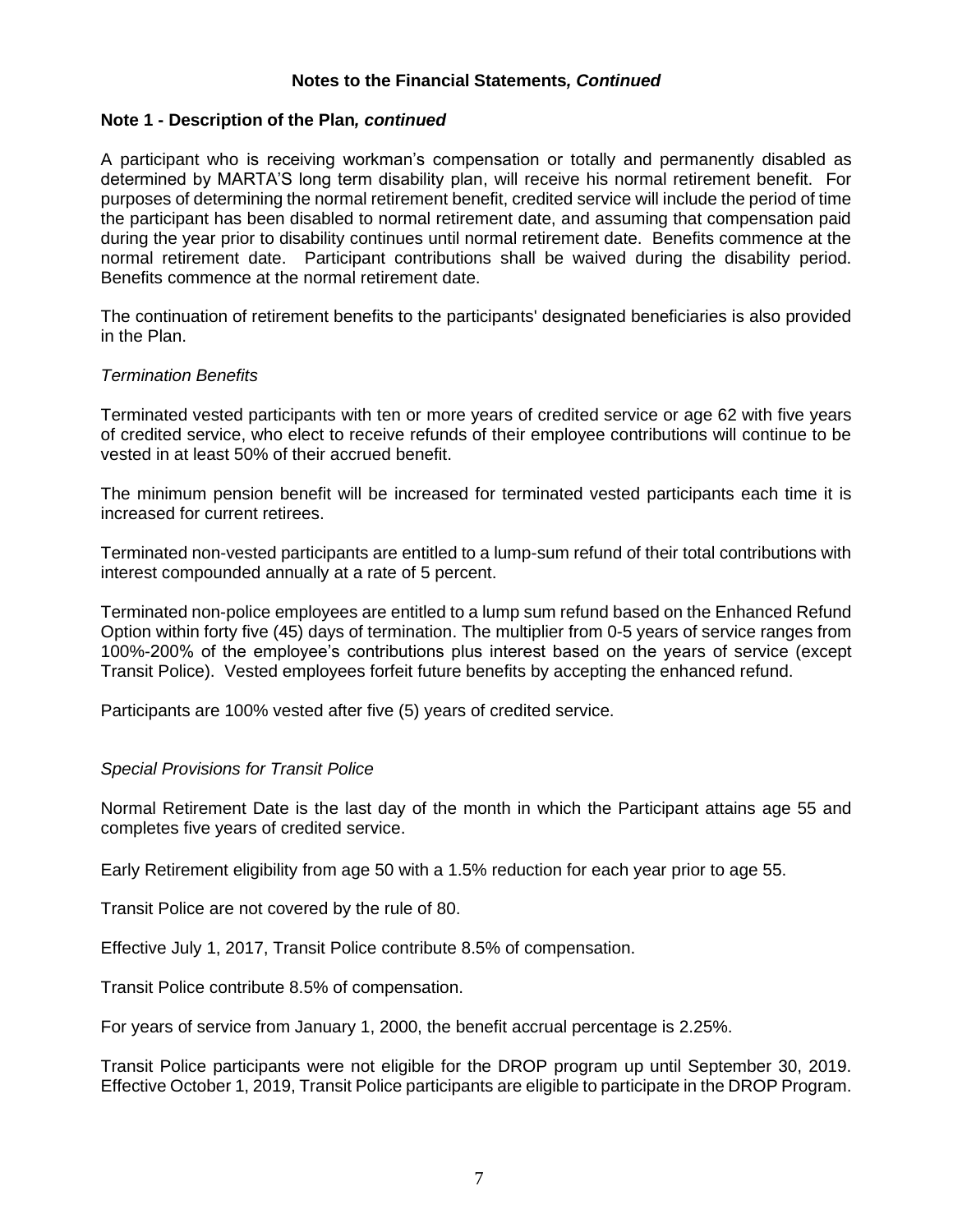# **Note 1 - Description of the Plan***, continued*

### *Deferred Retirement Option Plan (DROP)*

The Plan was amended January 1, 2001 to include a Deferred Retirement Option Plan (DROP). The DROP provisions include the following:

It provides a mechanism for active participants who meet participation criteria (i.e. age 62 and five (5) years of credited service, 30 years of service and/or 80 points) to continue to work and accumulate funds that may be withdrawn at retirement.

Employee contributions plus interest are placed in the DROP at entry if elected.

The participant's calculated retirement benefit as of the date of participation in the DROP is used in determining the monthly deposit to the DROP account.

Investment yields: 1% annually.

No additional credit is given for years of service or compensation changes.

Transit Police are eligible for the DROP, effective October 1, 2019.

Participation may range from one (1) year to five (5) years. Withdrawals from the DROP and immediate retirement is at the members' sole discretion.

Upon retirement, participants receive their retirement annuity plus the balance in their DROP account including interest. Optional payment terms are available.

#### *Portability*

Effective November 23, 1992, a participant with prior service at a public organization will be eligible to purchase credited service if certain conditions as outlined in the Plan Agreement, are met. If such conditions are met, the participant may elect to purchase up to ten (10) years of prior service. The purchased service cannot exceed the participant's MARTA service. Effective October, 1, 1993, current non-represented participants may receive credit for prior Union service under these same terms and conditions.

The additional benefit awarded shall be 1% times purchased service (up to ten years) times Average Monthly Plan Compensation.

Under the amended portability provisions, effective January 1, 2003, certain participants who occupy specific key senior management positions selected by the General Manager/Chief Executive Officer of MARTA will be eligible to purchase additional credited service if certain conditions, as outlined in the Plan Agreement are met. If such conditions are met, the participant may elect to purchase up to five (5) years of prior service.

This additional benefit awarded shall be 1% times purchased service (up to five years) times Average Monthly Plan Compensation. This benefit shall be in addition to any other service purchased under this section.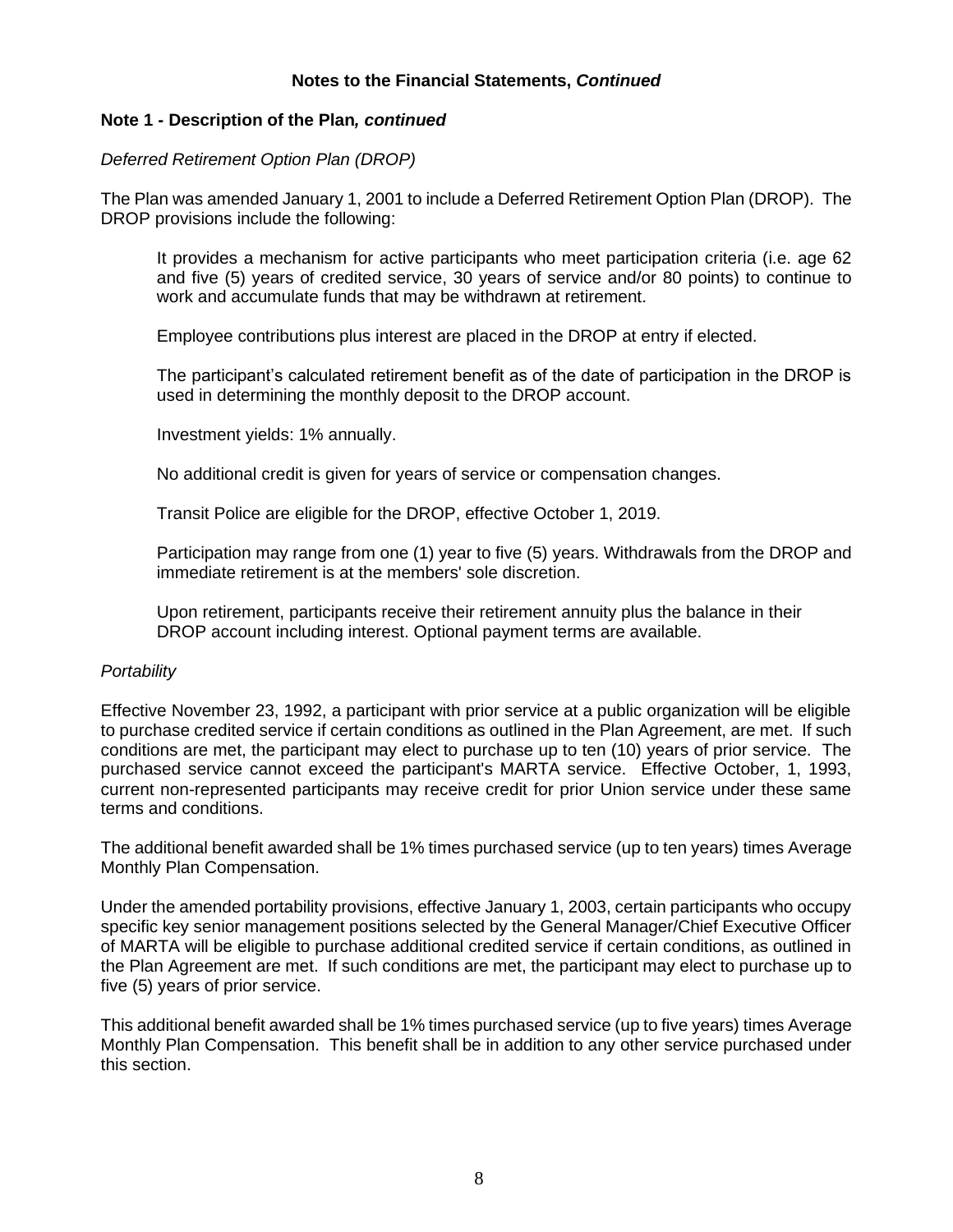# **Note 1 - Description of the Plan***, continued*

# *Plan Termination*

In the event the Plan terminates or upon complete discontinuance of contributions by the employer, the net assets of the Plan will be allocated to provide the following benefits in the order indicated:

- a. All Participants' contributions with interest payable under the Plan to the date of termination of the Plan.
- b. All Participants who, prior to termination of the Plan, have retired or died and who (or their beneficiaries) are already receiving or are qualified to receive benefits, and all participants who are continuing employment under the Delayed Retirement provisions.
- c. All Participants who, prior to termination of the Plan, were eligible for Early or Normal but not Delayed Retirement Benefits.
- d. All Participants who, prior to termination of the Plan, were 100% vested in their benefits.
- e. All remaining Participants with Accrued Retirement Benefits.
- f. All contingent beneficiaries entitled to death benefits only upon the deaths of participants who are living at the time the Plan terminated.

# *Exempt Status*

The Internal Revenue has ruled that the Plan qualifies under Section 401(a) of the Internal Revenue Code and is, therefore, not subject to tax under present income tax laws.

# *Cost of Living Adjustments*

Retirees and DROP participants received 3% of their annual benefit in a one-time payment in January 2019.

# **Note 2 - Summary of Significant Accounting Policies**

# *Investment Valuation and Income Recognition*

Investments are reported at fair value. Fair value is the price that would be received to sell an asset or paid to transfer a liability on an orderly transaction between market participants at the measurement date. See Note 3 for a discussion of fair value measurements.

Purchases and sales of securities are recorded on a trade-date basis. Interest income is recorded on the accrual basis. Dividends are recorded on the ex-dividend date. Net appreciation includes the Plan's gains and losses on investments bought and sold as well as held during the year.

# *Basis of Accounting*

Contributions, which are based on payrolls for time worked through December 31, each year, are also accrued at year-end. Payments to retired employees are recorded on the cash basis in accordance with the terms of the Plan. Net financial position available for benefits is not segregated between vested benefits of retired employee and vested and future benefits of active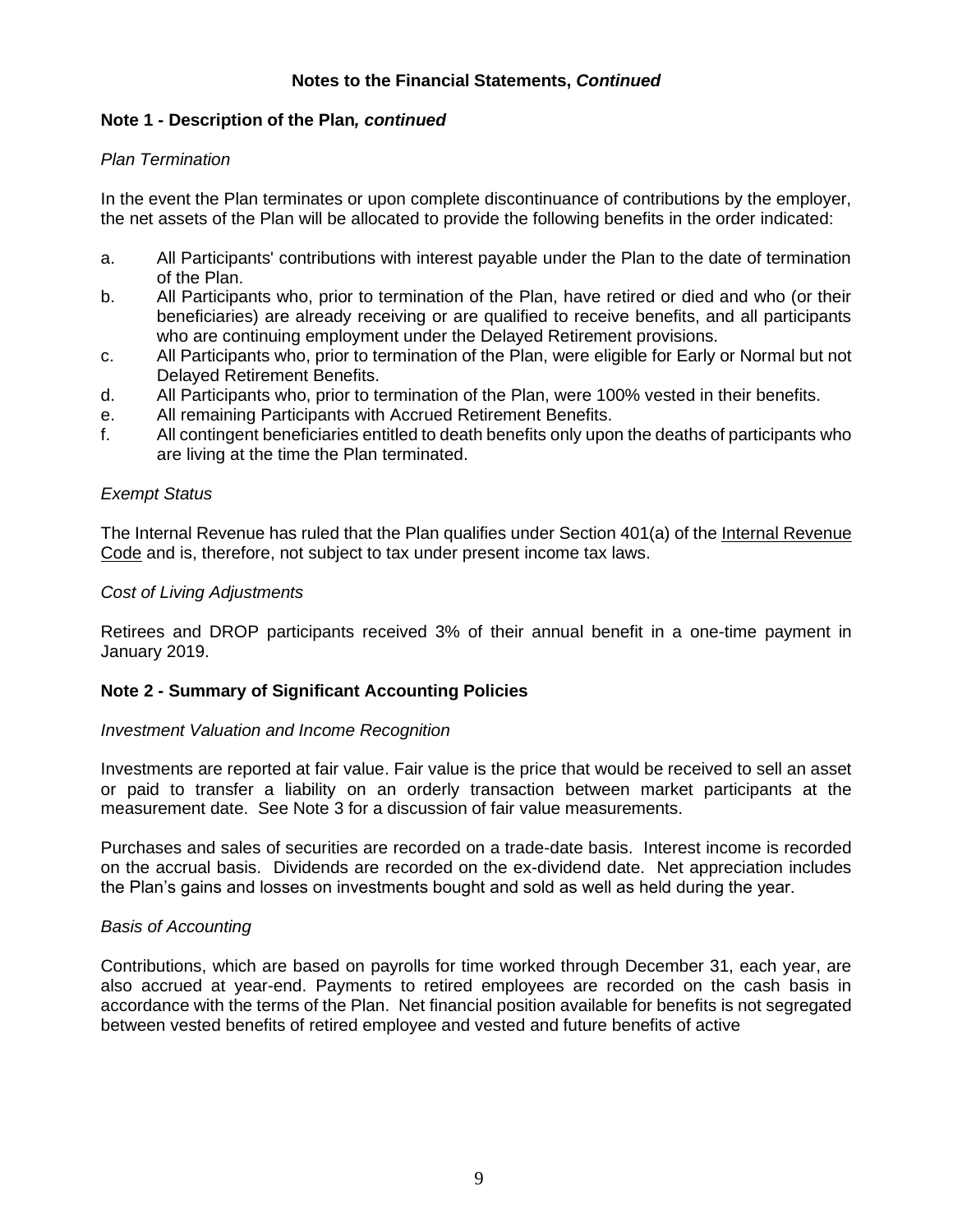# **Note 2 - Summary of Significant Accounting Policies, Continued**

employees, however, cumulative contributions of active employees, which would be refundable, are separated within the accounting records. Upon retirement of the employees, an individual's cumulative contributions are transferred from the refundable members' contributions account and become a part of the funds used for retirement benefits.

#### *Reclassifications*

Certain 2019 amounts have been reclassified to conform to the 2020 presentation.

#### **Note 3 - Investments**

All Plan investments are held by a trust fund administered by Northern Trust.

Georgia Statutes allow the Plan to invest in corporations or obligations of corporations organized under the laws of the United States or under the laws of Canada, US Government obligations, US Government Agency obligations, obligations of any instrumentality of the US Government, or in repurchase agreements collateralized by any of the aforesaid securities, deposits insured by the FDIC, State of Georgia obligations, corporations or obligations of foreign corporations, or other instruments as allowed by Georgia law.

#### *Investment Policy*

The Plan's policy for the allocation of invested assets is established by a majority vote of the Committee. Investment objectives reflect the long-term nature of the retirement fund and recognizes that funding levels may vary over time from changes in benefits, actuarial assumptions and investment results. It pursues an investment strategy that mitigates overall expected portfolio risk (volatility) and maximizes expected return through the prudent diversification of the portfolio across a broad selection of distinct asset classes. The investment strategy is designed to achieve a longterm rate of return which meets or exceeds the assumed actuarial rate of return over time. The policy discourages the use of cash equivalents, except for liquidity purposes, and refrains from dramatically shifting asset class allocations over short time spans. All investment managers are required to invest Plan assets only in authorized investments permitted by applicable Georgia Public Retirement System Investment Law.

The following was the Committee's target asset allocation as of December 31, 2020:

|                            | <b>Allocation</b> |
|----------------------------|-------------------|
| <b>Asset Class</b>         | Percentage        |
| Large Cap Equity           | 24.0%             |
| <b>Small Cap Equity</b>    | $9.0\%$           |
| International Equity       | 24.0%             |
| Domestic Fixed Income      | 25.5%             |
| Convertibles               | 5.0%              |
| International Fixed Income | 7.5%              |
| Real Estate                | 5.0%              |
|                            | 100%              |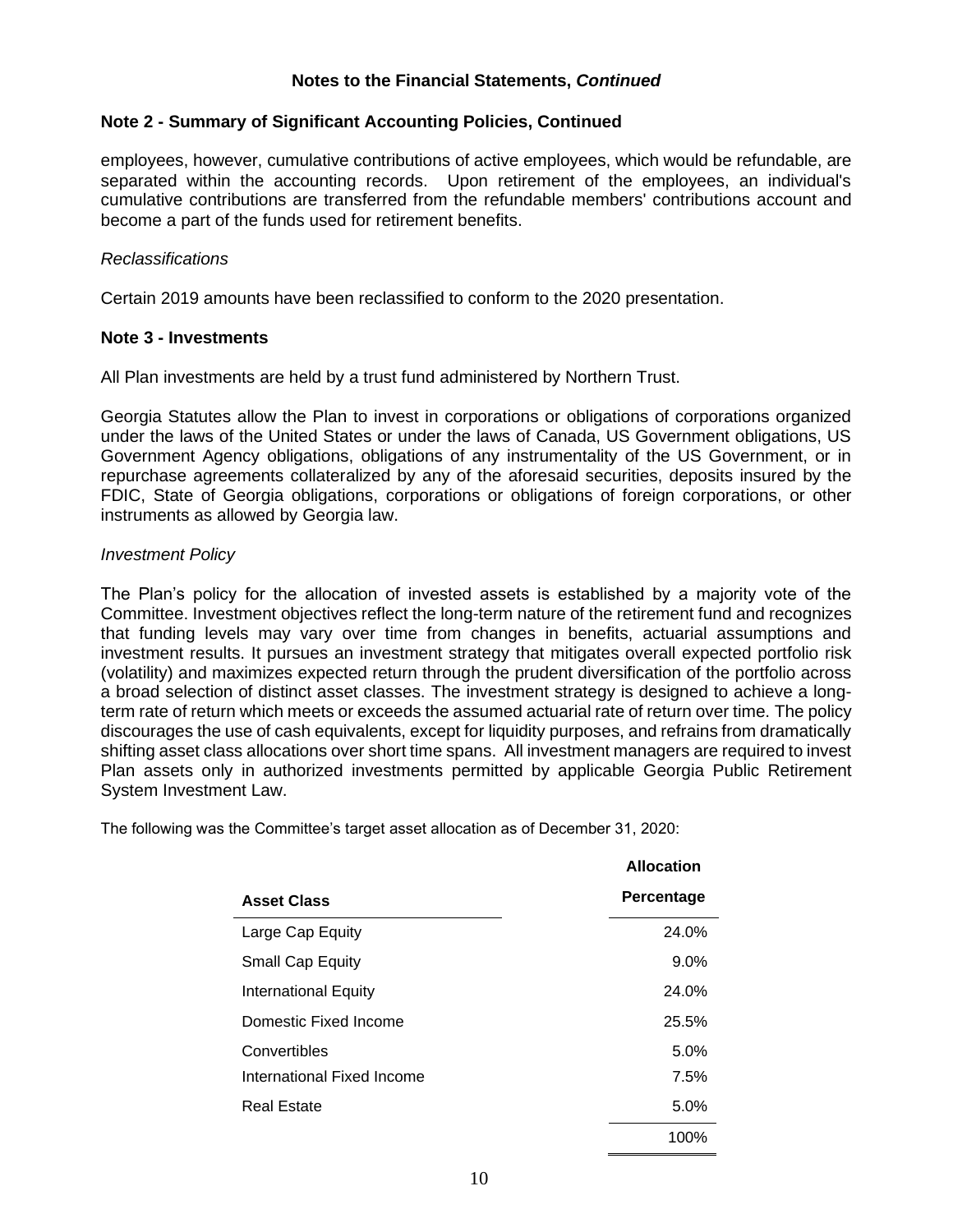## **Note 3 – Investments,** *continued*

#### *Rate of Return*

The money-weighted rate of return expresses investment performance, net of investment expenses, adjusted for the changing amounts actually invested each month. For the year ended December 31, 2020 and 2019, the net money-weighted return was 13.41% and 18.71%, respectively. This reflects the changing amounts actually involved.

#### *Fair Value Measurements*

The Plan's investments are reported at fair value in the accompanying statement of net position restricted for pension benefits. The methods used to measure fair value may produce an amount that may not be indicative of net realizable value or reflective of future fair values. Furthermore, although the Plan believes its valuation methods are appropriate and consistent with other market participants, the use of different methodologies or assumptions to determine the fair value of certain financial instruments could result in a different fair value measurement at the reporting date.

The fair value measurements authoritative literature establishes a fair value hierarchy that prioritizes the inputs to valuation techniques used to measure fair value. This hierarchy consists of three broad levels; Level 1 inputs consist of unadjusted quoted prices in active markets for identical assets and have the highest priority, Level 2 inputs consist of observable inputs other than quoted prices for identical assets, and Level 3 inputs are unobservable and have the lowest priority. Appropriate valuation techniques are used for the Plan's investments, based on the available inputs to measure the fair value of its investments. When available, the Plan measures fair value using Level 1 inputs because they generally provide the most reliable evidence of fair value. Level 3 inputs were used only when Level 1 or Level 2 inputs were not available.

#### *Level 1 Fair Value Measurements*

The fair values of common stock is based on quoted market prices.

#### *Level 2 Fair Value Measurements*

The fair values of corporate bonds and U.S. government securities are measured using a market approach based on yields currently available on comparable securities of issuers with similar credit ratings.

#### *Level 3 Fair Value Measurements*

The fair value of mortgages is based on the future principal and interest payments discounted at prevailing interest rates for similar investments. The fair value of real estate investments principally rental property subject to long-term leases, has been estimated on the basis of future rental receipts and estimated residual values discounted at interest rates commensurate with the risks involved.

The management Pension Committee in consultation with the Plan's investment advisors determined the fair value measurement policies and procedures. Those policies and procedures are reassessed at least annually to determine if the current valuation techniques are still appropriate. At that time, the unobservable inputs used in the fair value measurements are evaluated and adjusted, as necessary, based on current market conditions and other third-party information.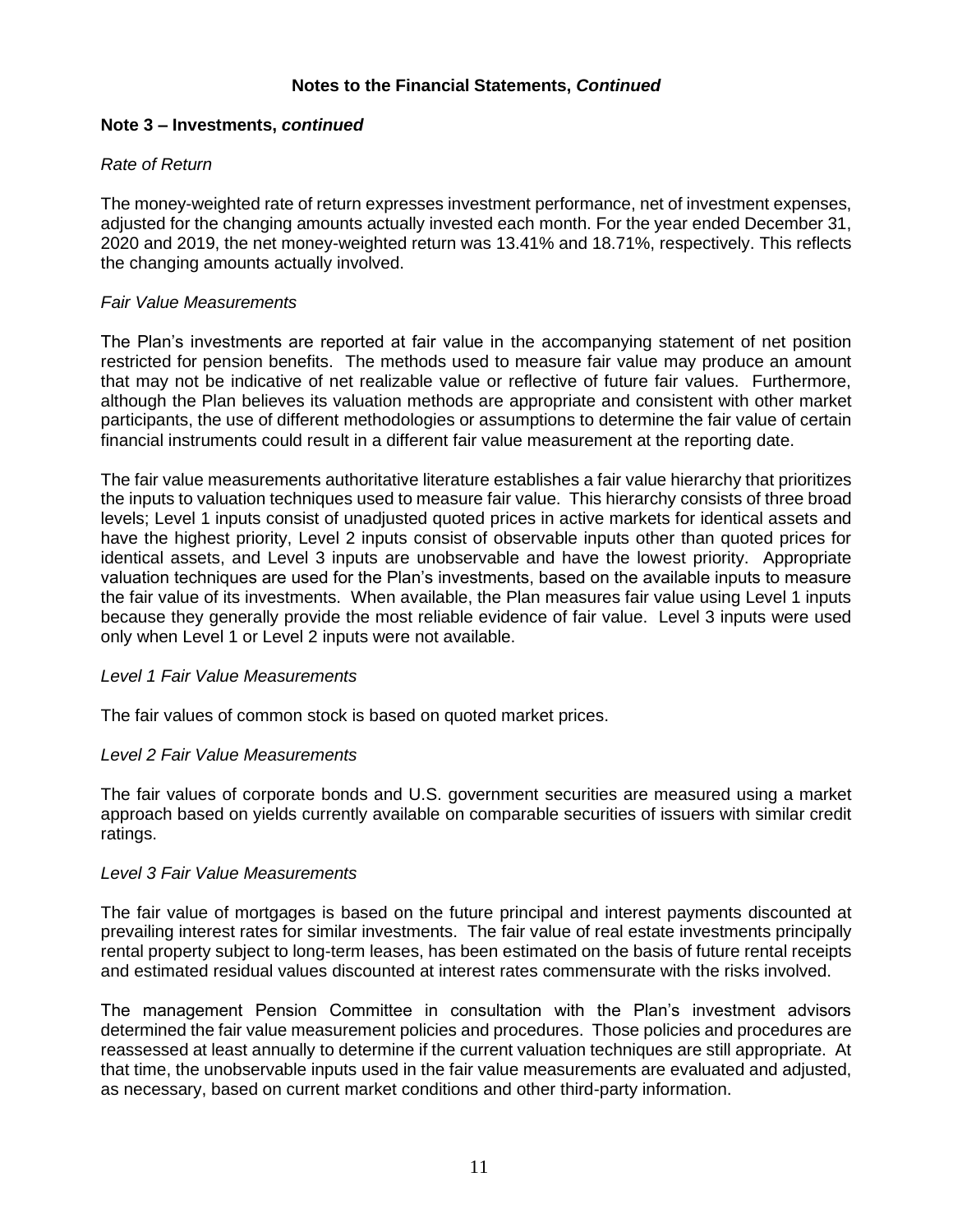# **Note 3 – Investments,** *continued*

## *Derivative Investments*

As part of its interest risk management process, the Plan held some investments in U.S. Treasury futures during Plan year 2020.

The derivative instruments are classified as Level 2 of the fair value hierarchy and are valued using a market approach that considers benchmark interest rates and foreign exchange rates:

A summary of the derivative investment instruments at December 31, 2020 follows:

| <b>Futures Initial Margin</b><br>Cash Collateral Due from Broker<br><b>Exchange Cleared Swap Liabilities</b><br><b>Variation Margin</b> | S | 78,558<br>31,594<br>(37, 235)<br>(18,360) |
|-----------------------------------------------------------------------------------------------------------------------------------------|---|-------------------------------------------|
|                                                                                                                                         |   | 54,557                                    |

#### *GASB 67 and GASB 40 Investment Disclosures*

Information about the Plan's investments is also disclosed in accordance with Governmental Accounting Standards Board GASB Statements 67, "Financial Reporting for Pension Plans" and No. 40, "Deposit and Investment Risk Disclosures", an amendment of GASB Statement No. 3 as follows:

*Interest Rate Risk* – Interest rate risk is the risk that changes in interest rates will adversely affect the fair value of financial instruments or cash flows. The Plan's investments in fixed income investments (not including the Northern Trust Bond Index Fund and Short Term Investment Fund) had a weighted average maturity of fourteen (14) years at December 31, 2020 and fourteen (14) years at December 31, 2019.

*Custodial Credit Risk* - custodial credit risk for deposits exists when in the event of the failure of a depository financial institution, a government may be unable to recover deposits, or recover collateral securities that are in the possession of an outside party. Custodial credit risk for investments exists when, in the event of the failure of the counterparty to a transaction, a government may be unable to recover the value of investment or collateral securities that are in the possession of an outside party. Exposed investments are investments that are uninsured and unregistered, held by the counterparties or its trust department or agent but not in the Plan's name.

At December 31, 2020 and 2019, none of the Plan's investments were exposed to custodial credit risk.

*Concentration of Credit Risk* - Concentration of credit risk is the risk of loss that may be attributed to the magnitude of a government's investment in a single issuer.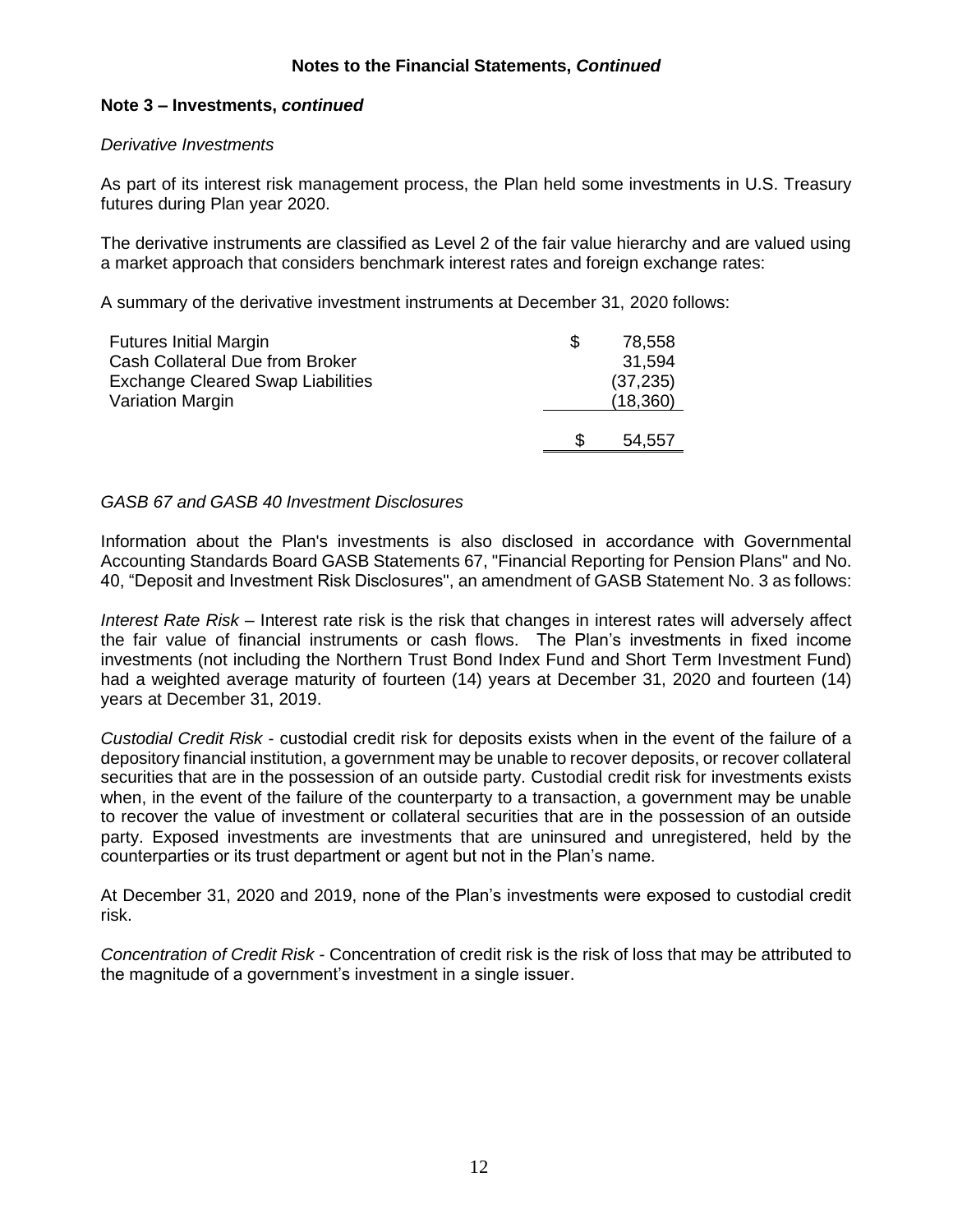# **Note 3 – Investments,** *continued*

Investments in a single issuer at December 31, 2020 and 2019 that represent 5% or more of net position at the beginning of the respective years are as follows (in thousands):

| 2020: |                                         | <b>Market</b> | Cost         |
|-------|-----------------------------------------|---------------|--------------|
|       | <b>Harding Loevner</b>                  | \$<br>61,529  | \$<br>46,076 |
|       | Northern Trust Corporation              | 56,549        | 43,052       |
|       | <b>Brandywine</b>                       | 35,414        | 28,471       |
|       | CF AQR-Saga International Equity CIT FD | 57,461        | 50,110       |
|       | Rreef American Reit II Corp.            | 21,879        | 19,013       |
|       | Government of the United States         | 45,623        | 45,735       |

| 2019: |                                         | <b>Market</b> | Cost         |
|-------|-----------------------------------------|---------------|--------------|
|       |                                         |               |              |
|       | <b>Harding Loevner</b>                  | \$<br>53,519  | \$<br>48,343 |
|       | Northern Trust Corporation              | 51,548        | 46,380       |
|       | <b>Brandywine</b>                       | 31,660        | 28,471       |
|       | CF AQR-Saga International Equity CIT FD | 53,049        | 48,481       |
|       | Collective                              | 46,195        | 33,862       |
|       | Rreef American Reit II Corp.            | 22,289        | 18,947       |
|       | Government of the United States         | 32,185        | 31,689       |

*Credit Risk* - Credit risk exists when there is a possibility the issuer or other counterparty to an investment may be unable to fulfill its obligations. GASB 40 requires disclosure of credit quality ratings for investments in external investment pools, money market funds, bond mutual funds, and other pooled investments of debt securities as well as investments in fixed-income securities and convertible corporate bonds. Credit ratings disclosures do not apply to debt securities of US Government Agencies that are explicitly guaranteed by the US Government. Investment ratings were provided by Standard and Poor's.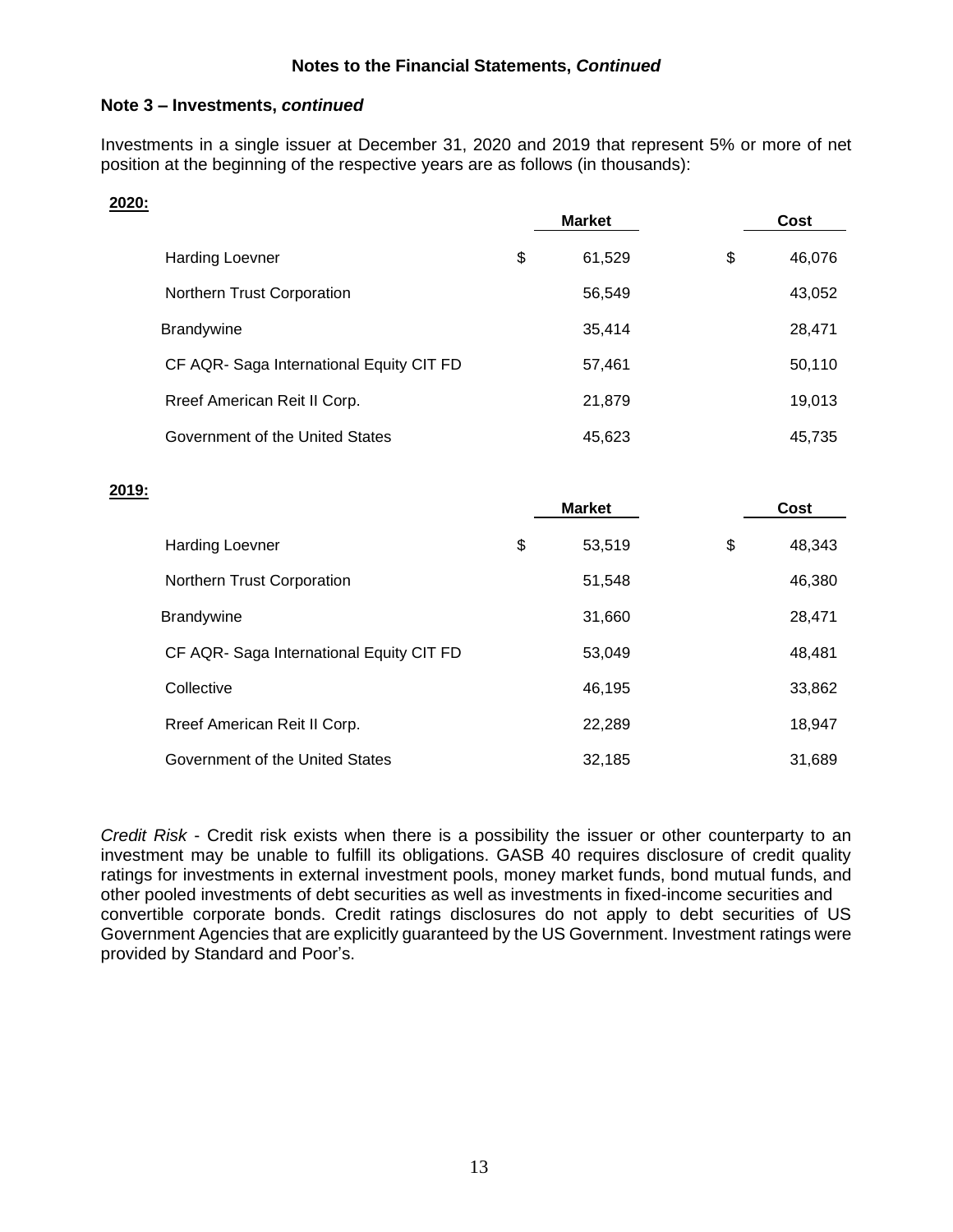#### **Note 3 – Investments,** *continued*

Credit risk associated with the Plan's investments at December 31, 2020 was as follows (in thousands):

| <b>Investment Type</b><br><b>Total Market Value</b><br>for Category | <b>AAA</b>   | AA          | A            | <b>BBB</b>   | B                    | Not Rated/<br><b>Rating Not</b><br>Available |
|---------------------------------------------------------------------|--------------|-------------|--------------|--------------|----------------------|----------------------------------------------|
| <b>Government Agency</b>                                            |              |             |              |              |                      |                                              |
| \$639                                                               | \$<br>$\sim$ | \$<br>623   | \$<br>16     | \$           | \$<br>$\blacksquare$ | \$                                           |
| Corporate Bonds                                                     |              |             |              |              |                      |                                              |
| \$32,464                                                            | 310          | 1,845       | 9,416        | 19,568       | 512                  | 813                                          |
| Government Bonds                                                    |              |             |              |              |                      |                                              |
| \$21,700                                                            | 17,606(1)    | 62          |              |              |                      | 4,032                                        |
| Government<br>Mortgage Backed                                       |              |             |              |              |                      |                                              |
| \$23,225                                                            | 23,225(1)    |             |              |              |                      |                                              |
| Non<br><b>Government Backed</b>                                     |              |             |              |              |                      |                                              |
| \$1,304                                                             | 240          | 117         |              |              |                      | 947                                          |
| Commercial<br>Mortgage Backed                                       |              |             |              |              |                      |                                              |
| \$5,862                                                             | 2,057        |             |              |              |                      | 3,805                                        |
| Asset Backed                                                        |              |             |              |              |                      |                                              |
| \$13,070                                                            | 8,437        | 440         | 156          |              |                      | 4,037                                        |
| Convertible Bonds                                                   |              |             |              |              |                      |                                              |
| \$13,462                                                            |              |             | 2,748        | 6,138        |                      | 4,576                                        |
| Government Issued<br><b>Commercial Backed</b>                       |              |             |              |              |                      |                                              |
| \$334                                                               | 334(1)       |             |              |              |                      |                                              |
| Municipal Providence<br><b>Bonds</b>                                |              |             |              |              |                      |                                              |
| \$175                                                               |              |             |              | 175          |                      |                                              |
| Short-Term<br>Investments                                           |              |             |              |              |                      |                                              |
| \$11,547                                                            |              |             |              |              |                      | 11,547                                       |
| <b>Total Market Value</b><br><b>By Rating</b><br>\$123,782          | \$<br>52,209 | \$<br>3,087 | \$<br>12,336 | \$<br>25,881 | \$<br>512            | \$<br>29,757                                 |
|                                                                     |              |             |              |              |                      |                                              |

(1) US Government Guaranteed.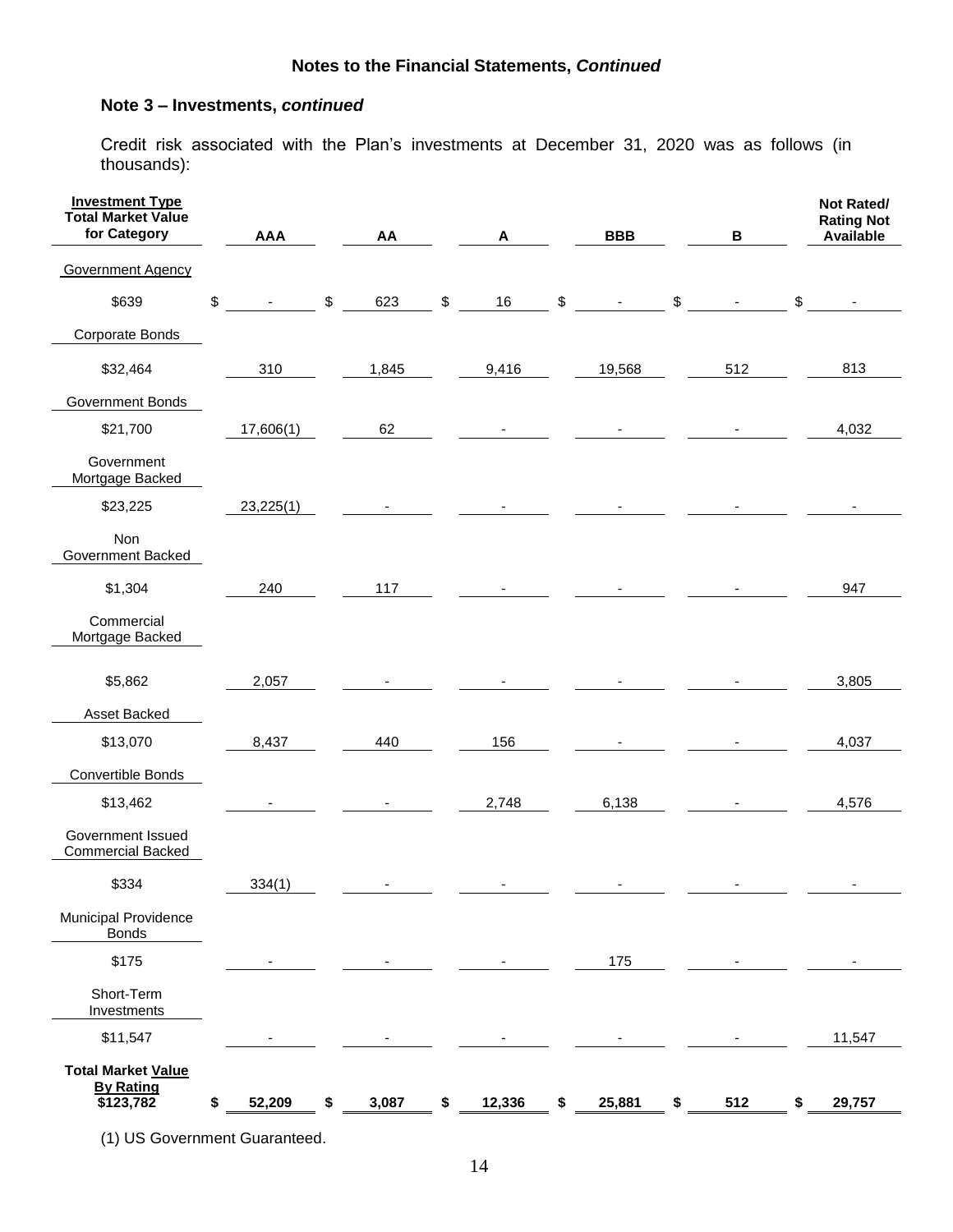#### **Note 3 - Investments***, continued*

*Foreign Currency Risk* - Foreign currency risk exits when there is a possibility that changes in exchange rates could adversely affect an investment's or deposit's fair value. GASB 40 requires disclosures of value in U.S. dollars by foreign currency denomination and by investment type for investments denominated in foreign currencies. During Plan 2020 there were no unrealized losses from foreign currency translation.

*Securities Lending Transactions* - State statutes and Plan investment policies permit the Plan to use investments of the Plan to enter into securities lending transactions – loans of securities to brokerdealers and other entities for collateral with a simultaneous agreement to return the collateral for the same securities in the future. Northern Trust serves as agent in lending securities for the Plan.

The cash collateral received from borrowers is invested in one or more pooled investment funds. At year end, the Plan assumes some custodial credit risk, though such exposure is somewhat reduced because the amounts the Plan owes the borrowers exceed the amounts the borrowers owe the Plan. Contracts with the lending agent require them to perform appropriate borrower and collateral investment credit analyses and comply with all applicable laws and regulations.

| Security Type           |   | Market Value<br>of Loaned<br><b>Securities</b> | Cash<br>Collateral   | Non-Cash<br>Collateral  | Total<br>Collateral     |
|-------------------------|---|------------------------------------------------|----------------------|-------------------------|-------------------------|
| US Fixed<br>US Equities |   | 11,151.142<br>6,306,891                        | 251.012<br>2,742,856 | 11,178,670<br>3,732,785 | 11,429,682<br>6,475,641 |
|                         | S | 17,458,033                                     | 2,993,868            | 14,911,455              | 17,905,323              |

The balances of securities lending transactions as of December 31, 2020 were as follows:

# **Note 4 - Transfers from (to) Union Employees Retirement Plan**

Prior to the Plan year ended December 31, 2004, benefits attributable to participants having service in both the Union and Non-Represented Plans were transferred to the Plan representing the current job classification of the participants (Union or Non-Represented). Upon retirement, the participants would then receive benefit payments only from the last plan where service was rendered.

Beginning with the 2005 Plan year, the Union and Non-Represented Plans discontinued the transfer of assets between plans. Participants transferring after December 31, 2004 will again receive benefit payments from both plans based on the retirement benefit calculated under each. Any participant hired after December 31, 2004 transferring from the Union Plan will transfer to the MARTA Non-Represented Defined Contribution Plan.

Effective January 1, 2018, the Plan is closed to all future transfers from the Union Plan. A new transfer agreement, effective January 1, 2018, allows Union Plan participants to remain in the Union Plan and accept a nonrepresented position with MARTA, or become a participant of the Non Represented Defined Contribution Plan.

Effective January 1, 2018, participants who transfer from the Union Plan between January 1, 2005 and December 31, 2017 and subsequently retire on or after January 1, 2020, will be entitled to a minimum benefit computed as if all service were earned in the Union Plan.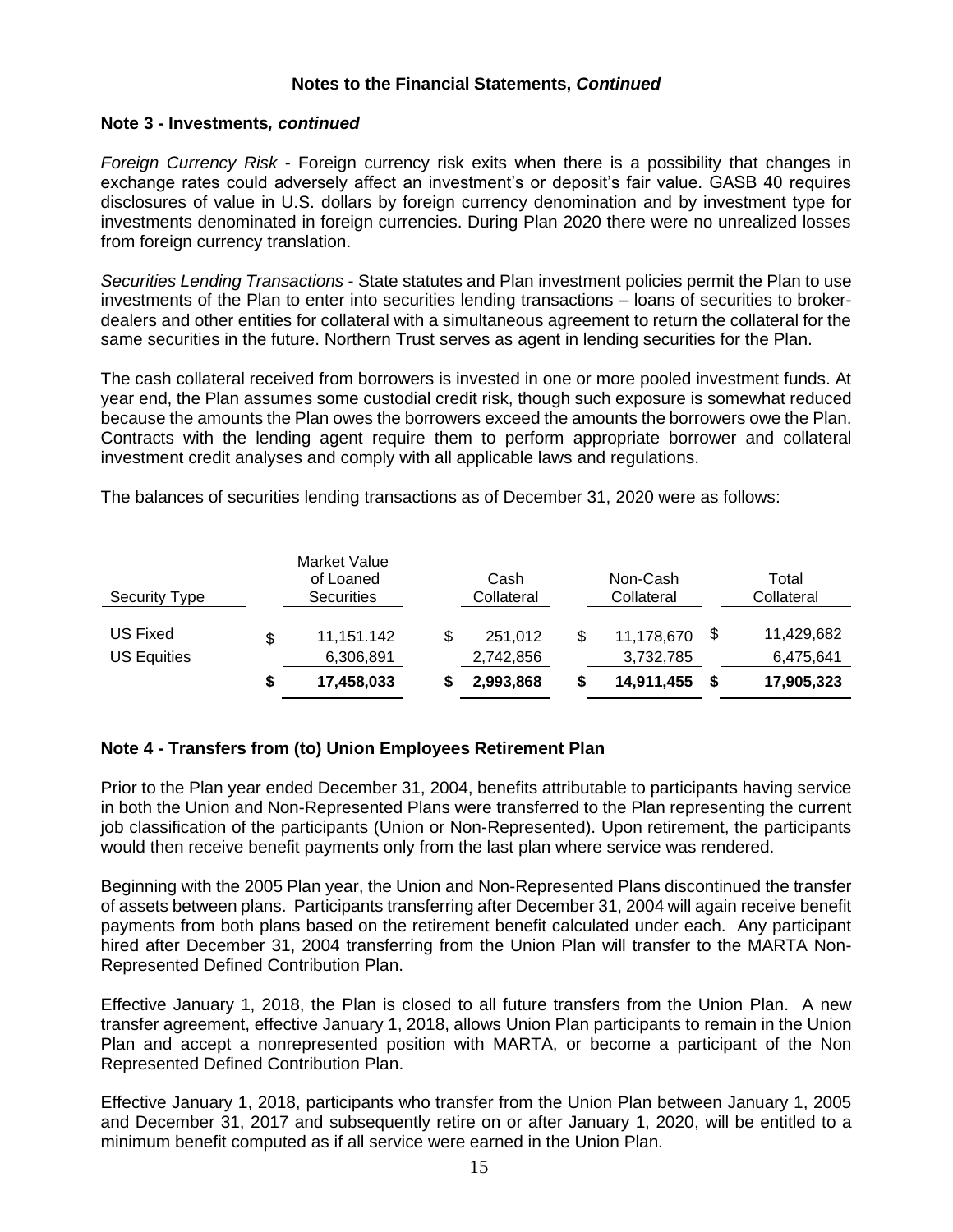# **Note 5 - Deferred Retirement Option Program (DROP) Balances**

Provisions of the Plan's DROP are discussed in Note 1. The aggregate participant DROP balances as of December 31, 2020 and 2019 were \$8,610,760 and \$6,516,363, respectively.

# **Note 6 – Net Pension Liability**

The components of the net pension liability of the Plan as of December 31, 2020 and 2019 were as follows:

|                                                                                   | 2020                                 | 2019                                 |
|-----------------------------------------------------------------------------------|--------------------------------------|--------------------------------------|
| <b>Total Pension Liability</b><br><b>Plan Fiduciary Net Position</b>              | \$<br>536,441,481<br>(468, 500, 009) | \$<br>529,329,000<br>(431, 959, 569) |
| <b>Plan Net Pension Liability</b>                                                 | \$<br>67,941,472                     | \$<br>97,369,431                     |
| <b>Plan Fiduciary Net Position as a</b><br><b>Percentage of the Total Pension</b> |                                      |                                      |
| Liability                                                                         | 87.33%                               | 81.61%                               |

#### *Actuarial assumptions*

The net pension liability was determined by an actuarial valuation performed as of January 1, 2021. The cost method and significant actuarial assumptions used were as follows:

| Cost Method                    | <b>Individual Entry Age</b>                                                                                                 |
|--------------------------------|-----------------------------------------------------------------------------------------------------------------------------|
| <b>Amortization Method</b>     | <b>Fixed Dollar; Closed</b>                                                                                                 |
| Remaining Amortization period  | 11 years                                                                                                                    |
| Inflation                      | 2.0%                                                                                                                        |
| <b>Annual Salary Increases</b> | Combined 4.50% for inflation and productivity,<br>plus seniority increases                                                  |
| Net Investment Yield           | 5.5%, annually                                                                                                              |
| <b>Mortality Basis</b>         | RP-2014 Employee and Healthy Annuitant<br>Mortality Table, separate by sex, Projection Scale<br>MP-2019, fully generational |
| Liability Increase             | \$10 million for manager fees and \$2.2 million for<br>transfer minimum                                                     |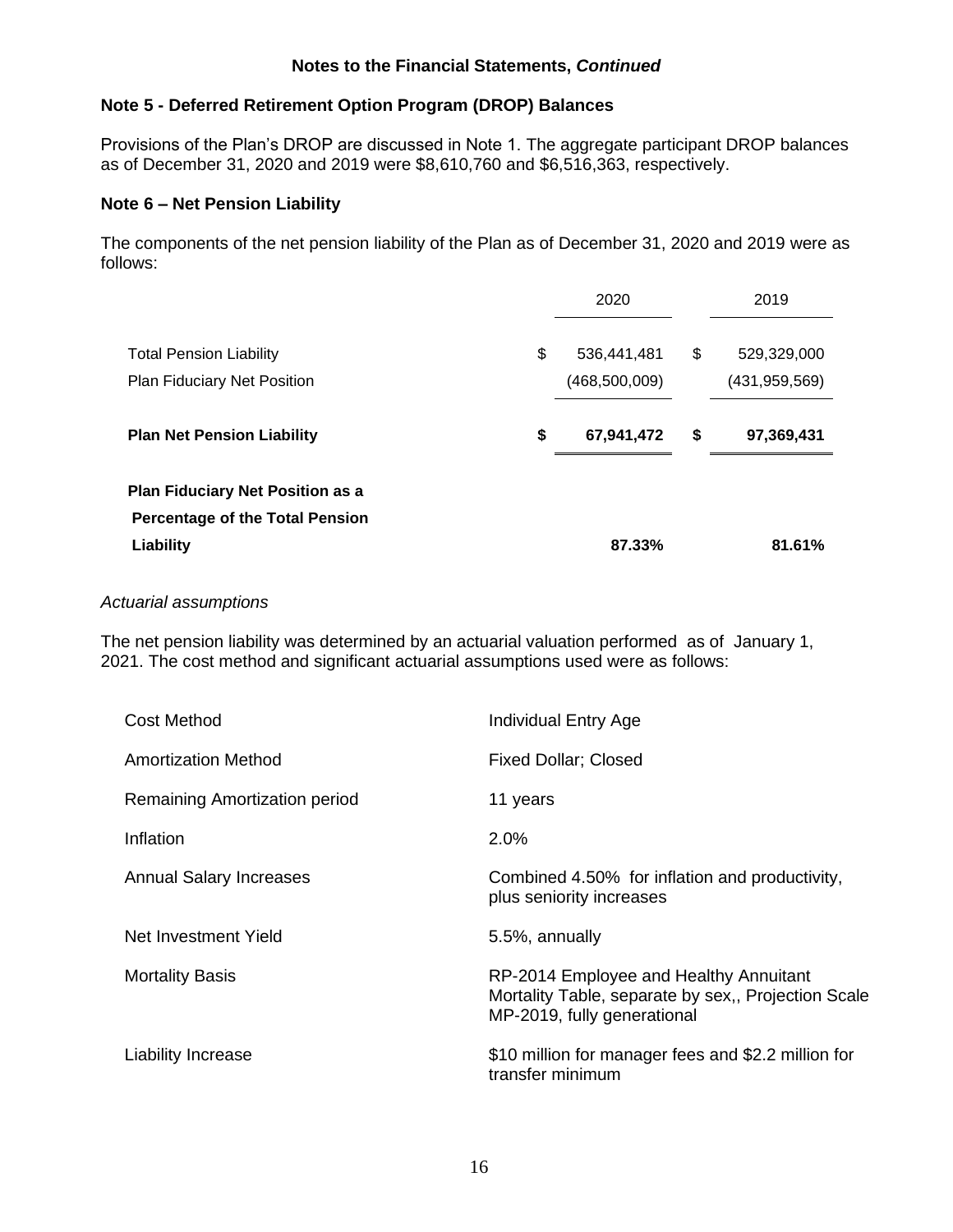# **Note 6 – Net Pension Liability,** *continued*

# *Actuarial Assumption – continued*

| Changes in Methods and Assumptions |  |  |
|------------------------------------|--|--|
|------------------------------------|--|--|

A load was added to liabilities for future manager fees and transfer minimum

# *Expected Real Rate of Return*

The expected arithmetic real rates of return were determined for each major asset class. These are combined to produce the 5.5 percent expected rate of return, or discount rate, by weighting the expected future real rates of return by the target asset allocation percentage and by adding expected inflation (diversification and volatility also impact this):

|                              | Long-Term Expected          |
|------------------------------|-----------------------------|
|                              | <b>Real Rate of Return</b>  |
| <b>Asset Class</b>           | (gross less 2.0% inflation) |
| Large Cap Equity             | 4.50%                       |
| Small Cap Equity             | 4.70%                       |
| <b>International Equity</b>  | 4.80%                       |
| Domestic Fixed Income        | $(0.25)\%$                  |
| <b>Domestic Convertibles</b> | 3.60%                       |
| International Fixed Income   | (1.25%)                     |
| <b>Real Estate</b>           | 3.75%                       |

## *Discount rate*

The above expected 10 year geometric real rates of return were projected by the Plan's investment consultants. This information along with information provided in a 2020 national survey of 39 investment consultants was used by the Plan's actuaries to set their 5.5 percent long term valuation interest assumption.

The projection of cash flows used to determine the 5.5 percent discount rate assumed that contributions will continue at the current rates. The fiduciary net position was projected to cover all future benefit payments of current Plan participants.

*Sensitivity of the Net Pension Liability to Changes in the Discount Rate:*

|                                      |               | Current       |             |
|--------------------------------------|---------------|---------------|-------------|
|                                      | 1% Decrease   | Discount Rate | 1% Increase |
|                                      | $(4.5\%)$     | $(5.5\%)$     | $(6.5\%)$   |
| <b>MARTA's Net Pension Liability</b> | \$128,000,000 | 68,000,000    | 18,000,000  |

# **Note 7 – Plan Amendments and Subsequent Events**

Effective October 1, 2019, Transit Police are eligible for the DROP Program. There was a special election period for Transit Police employed on October 1, 2019, who qualified for the DROP prior to October 1, 2019.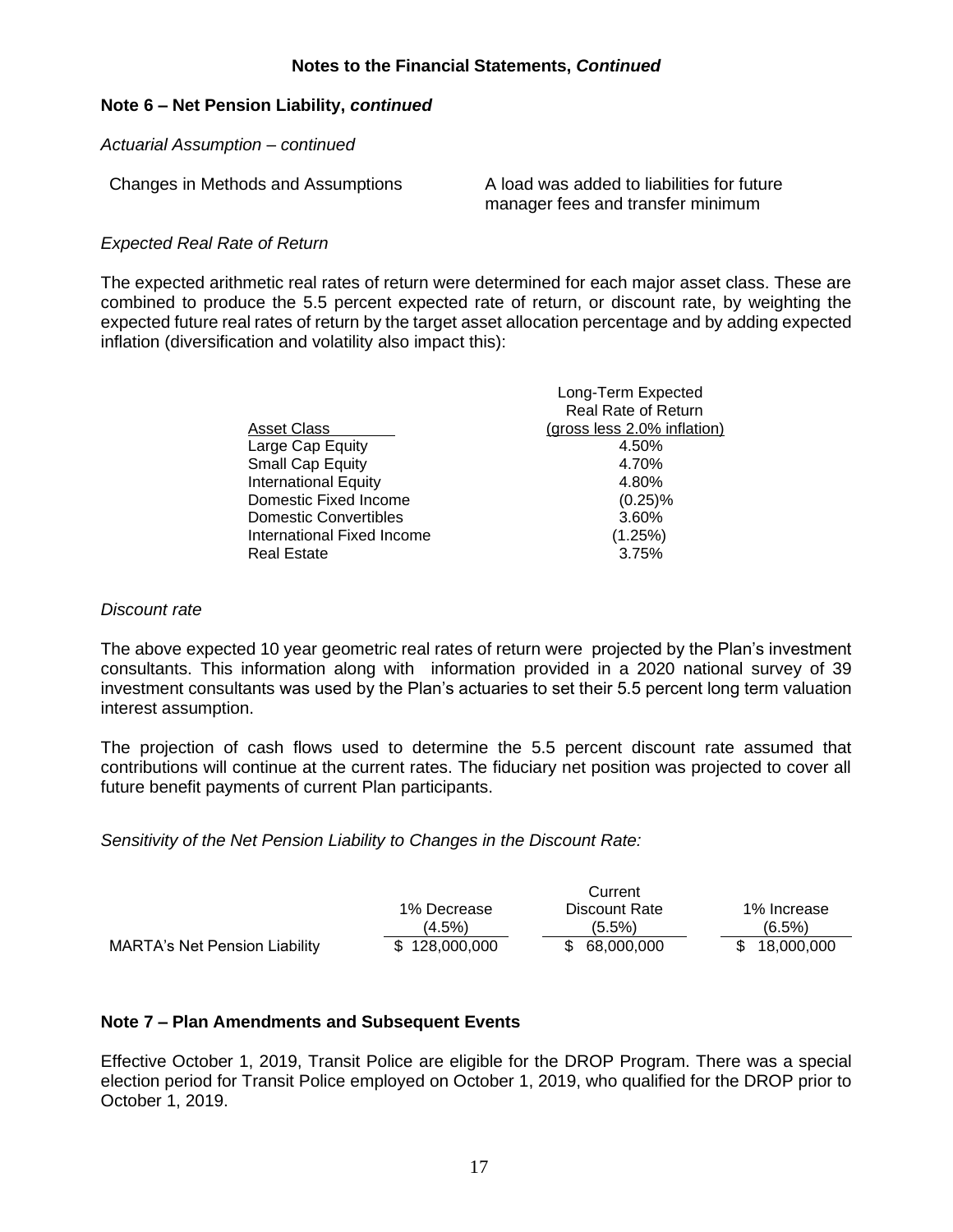# **REQUIRED SUPPLEMENTARY SCHEDULES**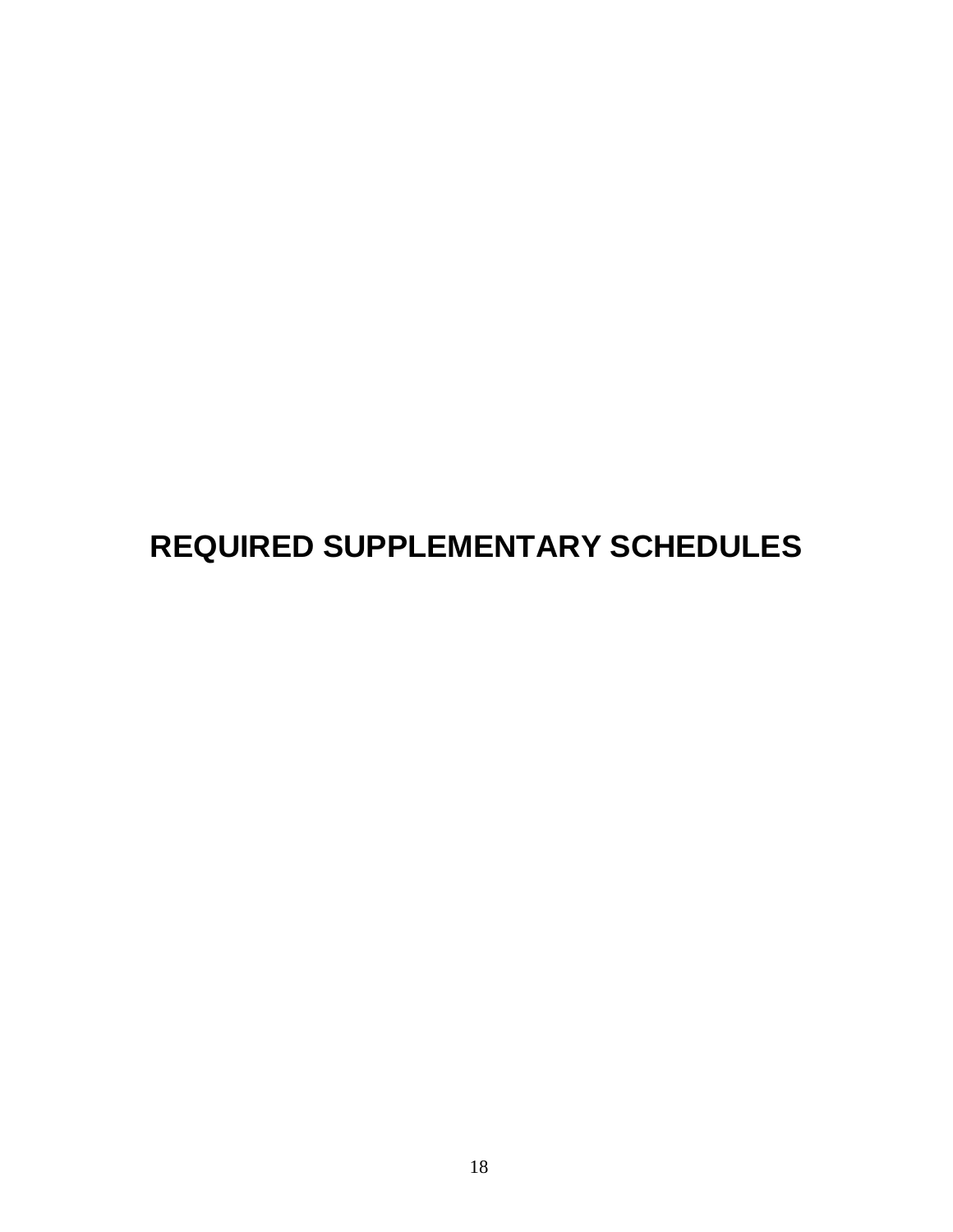#### **METROPOLITAN ATLANTA RAPID TRANSIT AUTHORITY NON-REPRESENTED PENSION PLAN**

Schedule of Changes in Net Pension Liability and Related Ratios

Last 10 Plan Years

|                                                                                                                            | 2020                                    | 2019                                    |    | 2018                                 | 2017                                       |    | 2016                                    |
|----------------------------------------------------------------------------------------------------------------------------|-----------------------------------------|-----------------------------------------|----|--------------------------------------|--------------------------------------------|----|-----------------------------------------|
| <b>Total Pension Liability</b>                                                                                             |                                         |                                         |    |                                      |                                            |    |                                         |
| <b>Service Cost (BOY)</b><br><b>Interest</b><br><b>Changes of benefit terms</b>                                            | \$<br>4,500,000<br>28,386,487           | \$<br>4,470,618<br>28,832,112           | \$ | 5,135,757<br>29,002,499<br>1,000,000 | \$<br>4,747,378<br>30,291,818<br>2,800,000 | \$ | 5,656,354<br>32,429,561<br>(37,000,000) |
| Difference between expected and actual experience                                                                          | (2,105,000)                             | 2,784,669                               |    | (117, 636)                           | 4,409,026                                  |    | 1,986,731                               |
| <b>Changes of assumptions</b>                                                                                              | 12,233,654                              | 36,093,971                              |    |                                      | 26,063,990                                 |    | 15,000,000                              |
| Benefit payments, including refunds of member contributions                                                                | (35,902,660)                            | (37,290,717)                            |    | (37, 643, 011)                       | (36, 647, 472)                             |    | (33, 469, 613)                          |
| <b>Net Change in Total Pension Liability</b>                                                                               | 7,112,481                               | 34,890,653                              |    | (2,622,391)                          | 31,664,740                                 |    | (15, 396, 967)                          |
| <b>Total Pension Liability Beginning</b>                                                                                   | 529,329,000                             | 494,438,347                             |    | 497,060,738                          | 465,395,998                                |    | 480,792,965                             |
| <b>Total Pension Liability Ending (a)</b>                                                                                  | 536,441,481                             | \$<br>529,329,000                       | S  | 494,438,347                          | 497,060,738                                | \$ | 465,395,998                             |
| <b>Plan Fiduciary Net Position</b>                                                                                         |                                         |                                         |    |                                      |                                            |    |                                         |
| <b>Contributions Employer</b><br><b>Contributions Employees</b><br>Member Buybacks--(portability, reemployment, transfers) | \$<br>15,145,653<br>1,990,119<br>17,944 | \$<br>19,492,978<br>2,249,773<br>29,087 | \$ | 19,434,388<br>2,424,472<br>20,248    | \$<br>13,539,866<br>2,533,358<br>48,463    | \$ | 26,338,819<br>2.625.561<br>54,576       |
| Net investment income                                                                                                      | 55,667,647                              | 68,424,822                              |    | (22,246,990)                         | 63,382,620                                 |    | 22,568,207                              |
| Benefit payments, including refunds of member contributions                                                                | (35,902,660)                            | (37, 290, 717)                          |    | (37, 643, 011)                       | (36,647,472)                               |    | (33, 469, 613)                          |
| <b>Administrative expenses</b>                                                                                             | (378, 263)                              | (360, 845)                              |    | (262, 844)                           | (275,050)                                  |    | (231, 370)                              |
| Other                                                                                                                      |                                         | 673                                     |    | 8,975                                | 930                                        |    | 133,427                                 |
| Net Change in Plan Fiduciary Net Position                                                                                  | 36,540,440                              | 52,545,771                              |    | (38, 264, 762)                       | 42,582,715                                 |    | 18,019,607                              |
| <b>Plan Fiduciary Net Position Beginning</b>                                                                               | 431,959,569                             | 379,413,798                             |    | 417,678,560                          | 375,095,845                                |    | 357,076,238                             |
| <b>Plan Fiduciary Net Position Ending</b>                                                                                  | 468,500,009                             | 431,959,569                             |    | 379,413,798                          | 417,678,560                                |    | 375,095,845                             |
| <b>Total Plan Fiduciary Net Position</b>                                                                                   |                                         |                                         |    |                                      |                                            |    |                                         |
| less Reserves                                                                                                              |                                         |                                         |    |                                      |                                            |    |                                         |
| <b>Total Plan Fiduciary Net Position Ending (b)</b>                                                                        | 468,500,009                             | \$<br>431,959,569                       | \$ | 379,413,798                          | 417,678,560                                |    | 375,095,845                             |
| MARTA's Net Pension Liability Ending (a)-(b)                                                                               | 67,941,472                              | \$<br>97,369,431                        | \$ | 115,024,549                          | 79,382,178                                 | S  | 90,300,153                              |
| Plan Fiduciary Net Position as a Percentage<br>of the Total Pension Liability                                              | 87.33%                                  | 81.61%                                  |    | 76.74%                               | 84.03%                                     |    | 80.60%                                  |
| <b>Covered - Employee Payroll</b>                                                                                          | \$<br>25,302,797                        | \$<br>28,997,796                        | \$ | 31,144,524                           | 34,570,533                                 | \$ | 38,965,707                              |
| <b>MARTA's Net Pension Liability as a Percentage of</b><br><b>Covered Employee Payroll</b>                                 | 268.51%                                 | 335.78%                                 |    | 369.33%                              | 229.62%                                    |    | 231.74%                                 |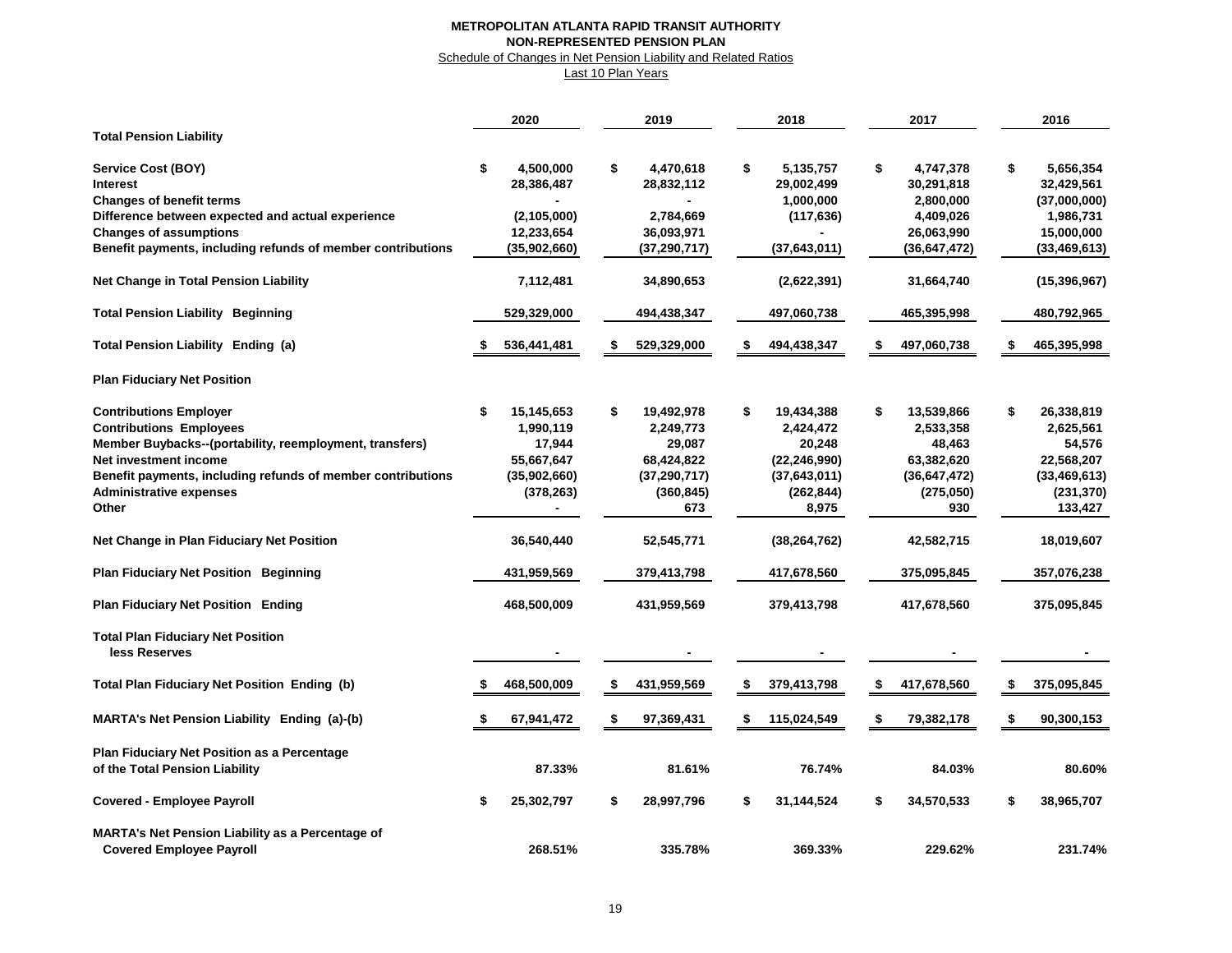#### **METROPOLITAN ATLANTA RAPID TRANSIT AUTHORITY NON-REPRESENTED PENSION PLAN**

Schedule of Changes in Net Pension Liability and Related Ratios

Last 10 Plan Years

|                                                            | 2015             | 2014              | 2013              | 2012            | 2011            |
|------------------------------------------------------------|------------------|-------------------|-------------------|-----------------|-----------------|
| <b>Total Pension Liability</b>                             |                  |                   |                   |                 |                 |
| Service Cost (BOY)                                         | \$<br>6,050,922  | \$<br>5,602,324   | \$<br>5,994,159   | \$<br>7,358,027 | \$<br>7,123,868 |
| <b>Interest</b>                                            | 31,568,974       | 31,474,967        | 30,517,434        | 31,877,811      | 30,053,752      |
| <b>Changes of benefit terms</b>                            |                  |                   |                   | (26, 142, 611)  |                 |
| Difference between expected and actual experience          | 9,180,855        | 4,158,277         | (1,032,275)       | 2,451,624       | 9,121,262       |
| <b>Changes of assumptions</b>                              |                  | 15,913,775        | 10,647,945        | 11,227,777      | 5,540,290       |
| Benefit payments, including refunds of member contribution | (34, 382, 956)   | (34, 023, 368)    | (31,084,213)      | (27,985,947)    | (27,527,412)    |
| Net Change in Total Pension Liability                      | 12,417,795       | 23,125,975        | 15,043,050        | (1,213,319)     | 24,311,760      |
| <b>Total Pension Liability Beginning</b>                   | 468,375,170      | 445,249,195       | 430,206,145       | 431,419,464     | 407,107,704     |
| <b>Total Pension Liability Ending (a)</b>                  | 480,792,965      | \$<br>468,375,170 | 445,249,195<br>\$ | \$430,206,145   | \$431,419,464   |
| <b>Plan Fiduciary Net Position</b>                         |                  |                   |                   |                 |                 |
| <b>Contributions - Employer</b>                            | 20,114,201<br>\$ | \$<br>20,623,400  | \$<br>21,619,156  | \$24,035,761    | \$21,824,994    |
| <b>Contributions - Employees</b>                           | 2,817,941        | 2,901,714         | 3,388,561         | 3,415,861       | 3,365,722       |
| Member Buybacks--(portability, reemployment, transfers)    | 81,592           | 44,474            | 89,506            | 30,974          | 21,495          |
| Net investment income                                      | (2,993,731)      | 19,772,328        | 66,697,753        | 32,102,078      | 3,039,982       |
| Benefit payments, including refunds of member contribution | (34, 382, 956)   | (34, 023, 368)    | (31,084,213)      | (27, 985, 947)  | (27, 527, 412)  |
| <b>Administative expenses</b>                              | (244, 556)       | (226, 870)        | (250, 028)        | (223, 372)      | (232, 461)      |
| Other                                                      | 9,179            | 9,996             | 340,690           | 415,070         | 242,361         |
| Net Change in Plan Fiduciary Net Position                  | (14, 598, 330)   | 9,101,674         | 60,801,425        | 31,790,425      | 734,681         |
| <b>Plan Fiduciary Net Position Beginning</b>               | 371,674,568      | 362,572,894       | 301,771,469       | 269,981,044     | 269,246,363     |
| <b>Plan Fiduciary Net Position Ending</b>                  | 357,076,238      | 371,674,568       | 362,572,894       | 301,771,469     | 269,981,044     |
| <b>Total Plan Fiduciary Net Position</b>                   |                  |                   |                   |                 |                 |
| less Reserves                                              | (19, 264, 430)   | (19,697,427)      | (14, 367, 761)    | (11, 232, 400)  | (10, 730, 232)  |
| <b>Total Plan Fiduciary Net Position Ending (b)</b>        | 337,811,808<br>S | \$<br>351,977,141 | 348,205,133<br>\$ | \$290,539,069   | \$259,250,812   |
| <b>MARTA's Net Pension Liability Ending (a)-(b)</b>        | 142,981,157      | \$<br>116,398,029 | \$<br>97,044,062  | \$139,667,076   | \$172,168,652   |
| Plan Fiduciary Net Position as a Percentage                |                  |                   |                   |                 |                 |
| of the Total Pension Liability                             | 70.26%           | 75.15%            | 78.20%            | 67.53%          | 60.09%          |
| <b>Covered Employee Payroll</b>                            | \$<br>42,300,642 | \$<br>45,099,368  | \$<br>45,668,014  | \$49,338,475    | \$58,224,734    |
| <b>MARTA's Net Pension Liability as a Percentage of</b>    |                  |                   |                   |                 |                 |
| <b>Covered Employee Payroll</b>                            | 338.01%          | 258.09%           | 212.50%           | 283.08%         | 295.70%         |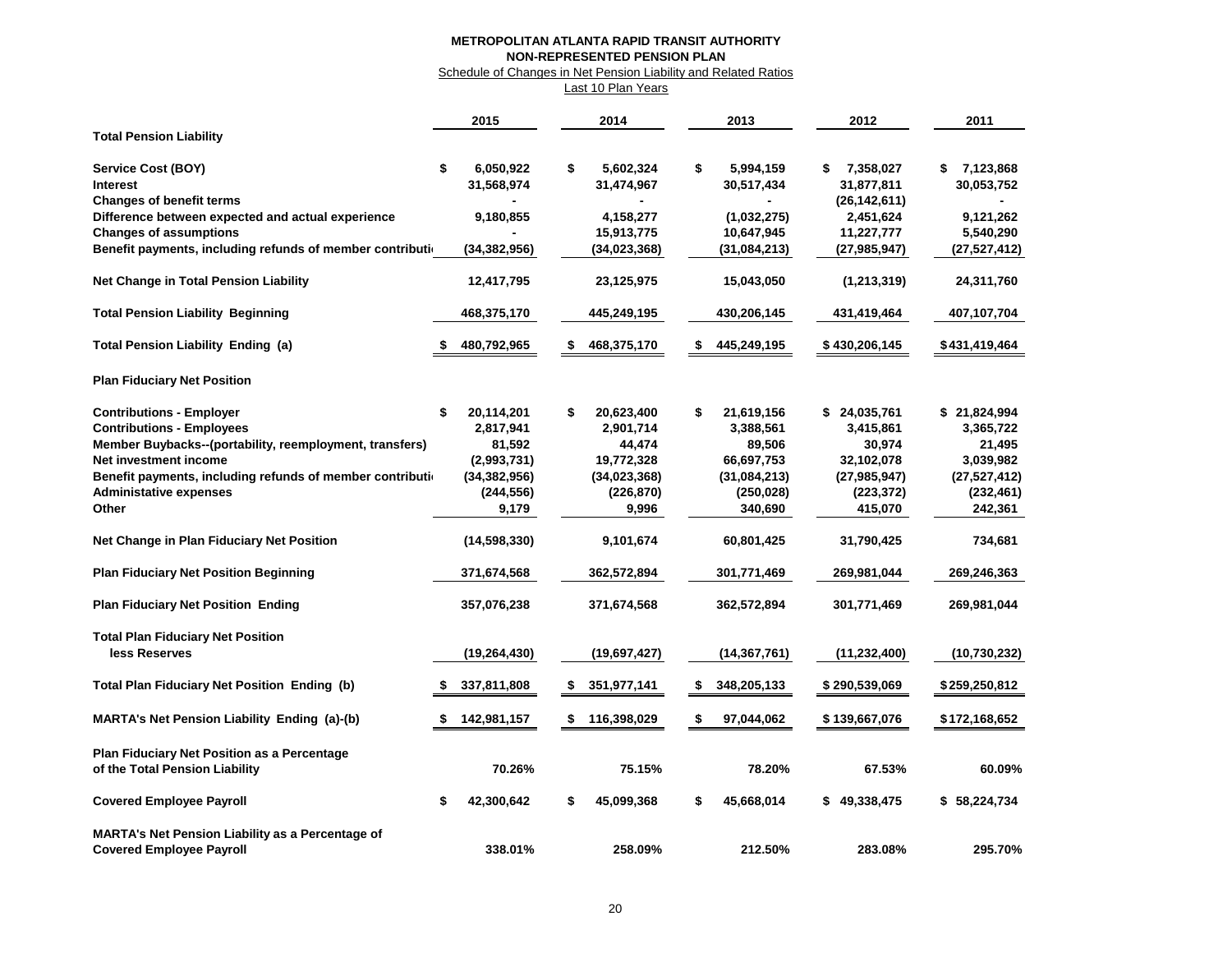Schedule of Contributions Last 10 Plan Years

| Year<br>Ended<br>December 31, | Actual and<br>Actuarially<br>Required<br><b>MARTA</b><br>Contribution<br>(a) | Employee<br>Contributions<br>(b) | <b>Total Required</b><br>Contribution<br>$(a)+(b)=(c)$ | Covered<br>Payroll<br>(d) | Required<br>Contribution<br>as a<br>Percentage<br>of Covered<br>Payroll<br>(c)/(d) |
|-------------------------------|------------------------------------------------------------------------------|----------------------------------|--------------------------------------------------------|---------------------------|------------------------------------------------------------------------------------|
|                               |                                                                              |                                  |                                                        |                           |                                                                                    |
| 2020                          | \$15,145,653                                                                 | \$1,990,119                      | \$17,135,772                                           | \$25,302,797              | 67.72%                                                                             |
| 2019                          | 19,492,978                                                                   | 2,249,773                        | 21,742,751                                             | 28,997,796                | 74.98%                                                                             |
| 2018                          | 19,434,388                                                                   | 2,424,472                        | 21,858,860                                             | 31,144,524                | 70.19%                                                                             |
| 2017                          | 13,539,866                                                                   | 2,533,358                        | 16,073,224                                             | 34,570,833                | 46.49%                                                                             |
| 2016*                         | 46,847,696                                                                   | 2,625,561                        | 49,473,257                                             | 38,965,707                | 126.97%                                                                            |
| 2015                          | 20,386,799                                                                   | 2,817,941                        | 23,204,740                                             | 42,300,642                | 54.86%                                                                             |
| 2014                          | 16,025,479                                                                   | 2,901,714                        | 19,107,193                                             | 45,099,368                | 42,37%                                                                             |
| 2013                          | 21,087,045                                                                   | 3,388,561                        | 24,475,606                                             | 45,668,014                | 53.59%                                                                             |
| 2012                          | 24,806,039                                                                   | 3,415,861                        | 28,221,900                                             | 49,338,475                | 57.20%                                                                             |
| 2011                          | 21,891,970                                                                   | 3,365,722                        | 25,257,692                                             | 58,224,734                | 43.38%                                                                             |

\*- Includes reserves of \$20,813,026 moved to the Fund during Plan year 2016.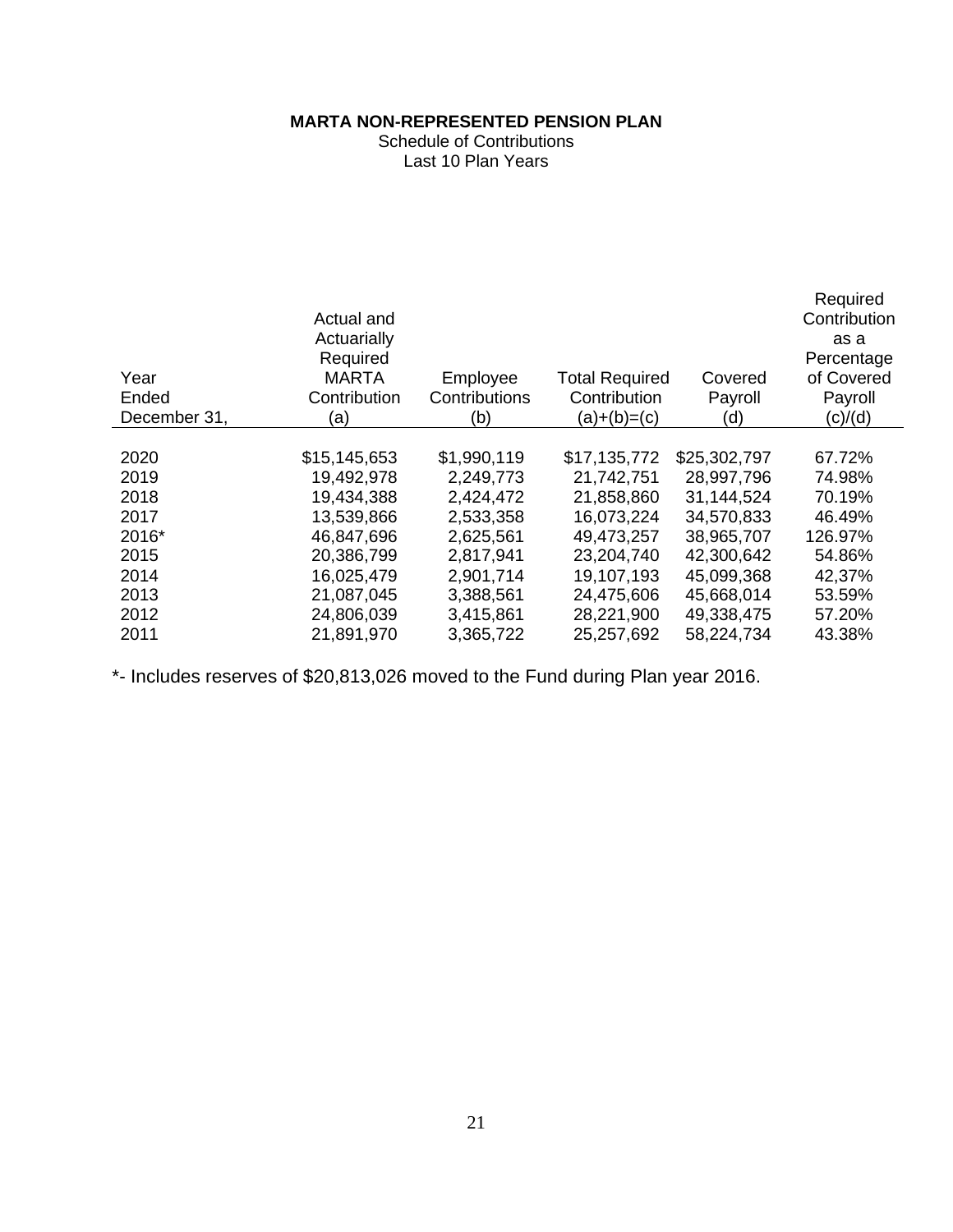Notes to the Schedule For the Years Ended December 31, 2020 and 2019

#### *Valuation Date*

Actuarially determined contribution rates are calculated as of January 1 of the Plan Year in which contributions are reported.

#### *Actuarial Assumptions*

An actuarial valuation was performed as of January 1, 2021. The cost method and significant actuarial assumptions used in the latest valuation were as follows:

| <b>Cost Method</b>                   | Individual Entry Age                                                                                                                                                |
|--------------------------------------|---------------------------------------------------------------------------------------------------------------------------------------------------------------------|
| Net Investment Yield                 | 5.5% Including Inflation                                                                                                                                            |
| Amortization Method                  | <b>Fixed Dollar; Closed</b>                                                                                                                                         |
| <b>Remaining Amortization Period</b> | 11 Years                                                                                                                                                            |
| <b>Asset Valuation Method</b>        | <b>Market Value</b>                                                                                                                                                 |
| <b>Annual Salary Increases</b>       | Combined 4.5% for inflation and productivity,<br>plus seniority increases                                                                                           |
| <b>Mortality Basis</b>               | RP-2014 Employee and Healthy Annuitant<br>Mortality Table, separate by sex, with<br>adjustments for mortality improvements based<br>on MP-2019, fully generational. |
| Retirement                           | Age 53 for all Transit Police, Age 57 for all Non-<br>Police, Delayed 2 years for ages greater than or<br>equal to 57                                               |
| Liability Increase                   | \$10 million for manger fees and \$2.2 million for<br>transfer minimum                                                                                              |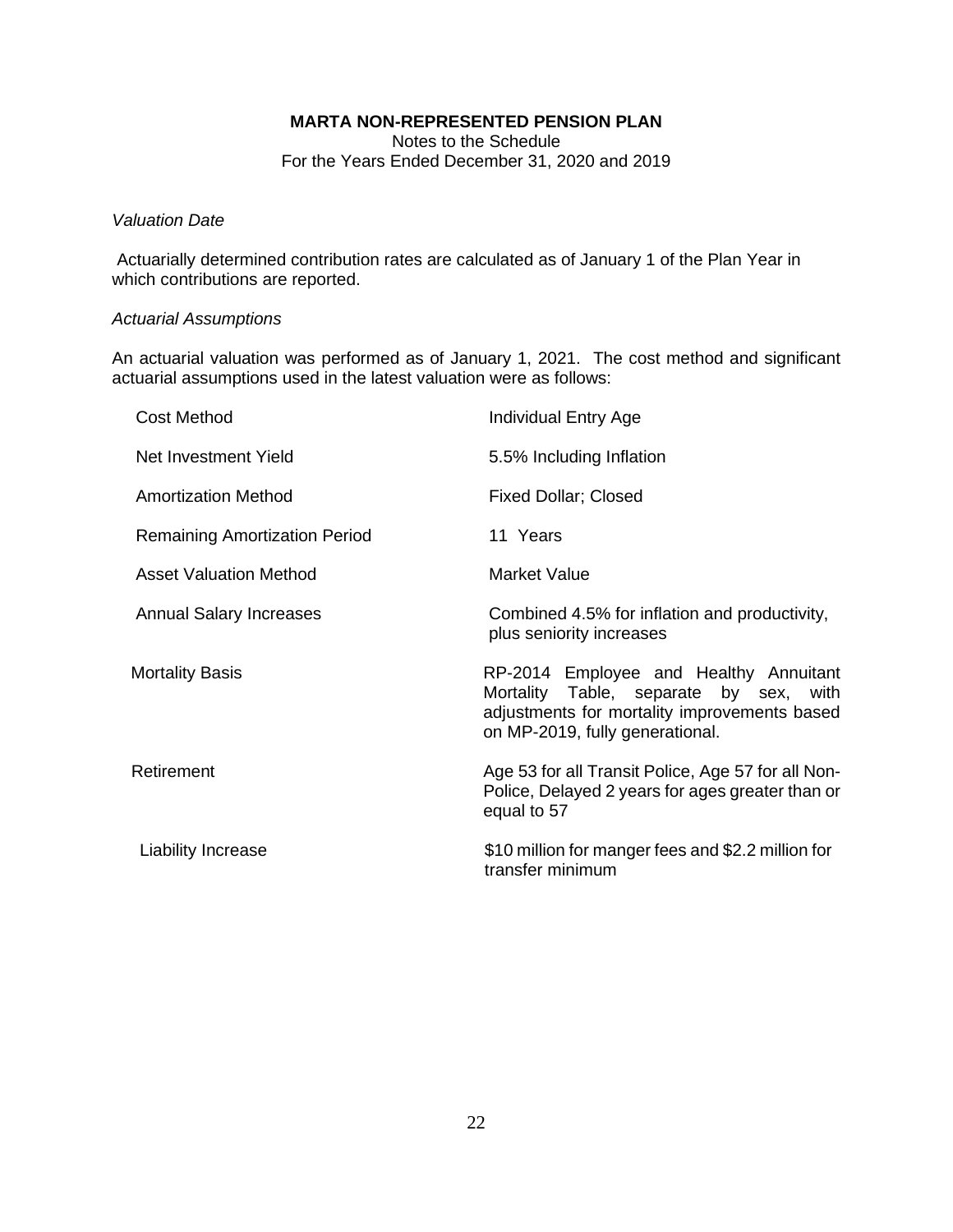Schedule of Investment Returns For the Years Ended December 31, 2020 and 2019

## **Investment Returns**

| Year Ended<br>December 31 | <b>Net Return</b> |
|---------------------------|-------------------|
| 2020                      | $13.41\%$ (1)     |
| 2019                      | $18.71\%$ (1)     |
| 2018                      | $-5.34\%$ (1)     |
| 2017                      | $17.25\%$ (1)     |
| 2016                      | $6.41\%$ (1)      |
| 2015                      | $-0.82\%$ (1)     |
| 2014                      | $5.51\%$ (1)      |
| 2013                      | 22.62% (2)        |
| 2012                      | 12.46% (2)        |
| 2011                      | $1.65\%$ (2)      |
|                           |                   |

- (1) Money-weighted rate, net of investment expenses computed in accordance with GASB 67.
- (2) Rate of return, net of investment expenses computed in accordance with previous accounting standards.
- (3) Ten (10) year arithmetic average is 9.19%.

2016 thru 2020 – 10.09%

2011 thru 2015 – 8.28%%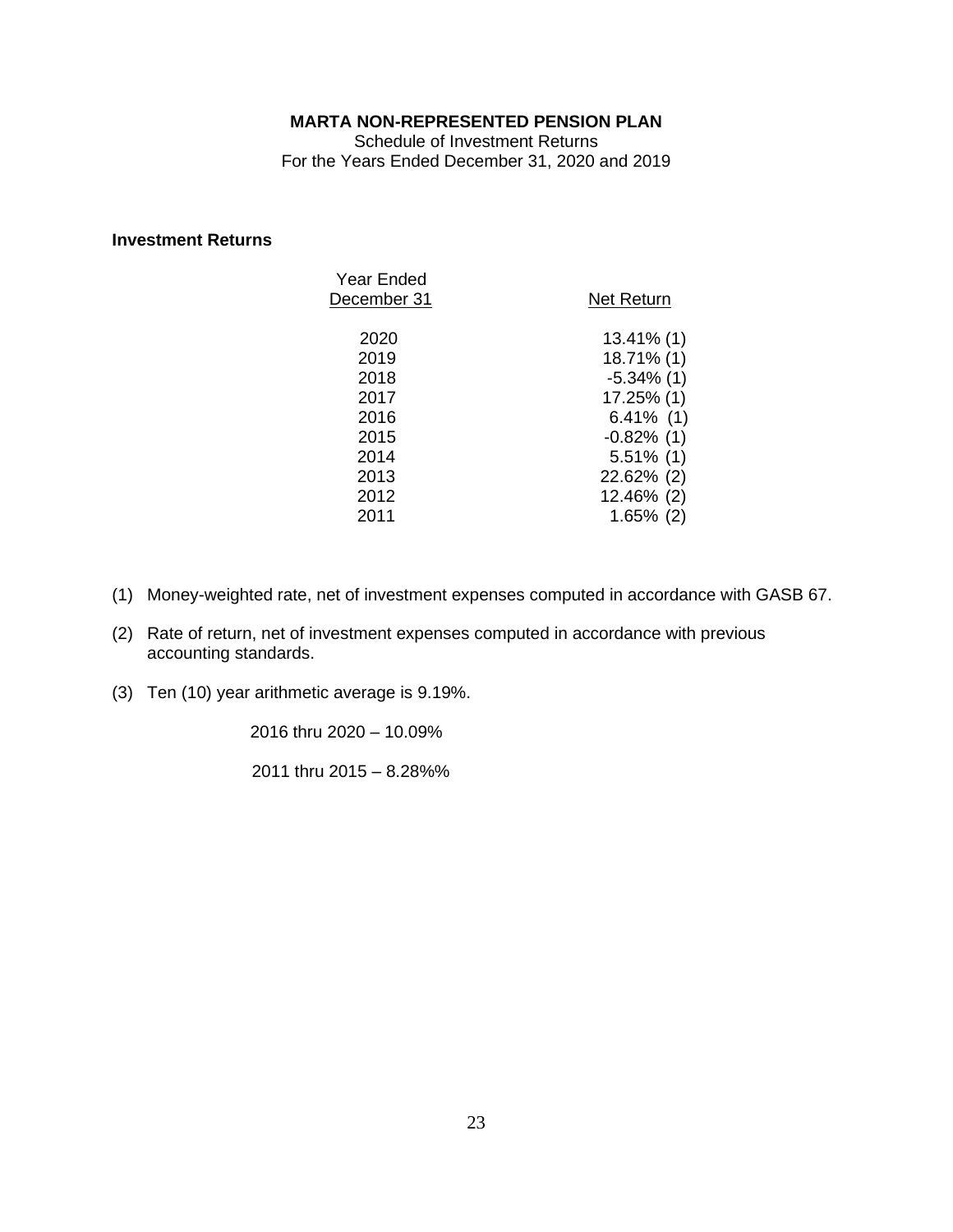**Other Schedules**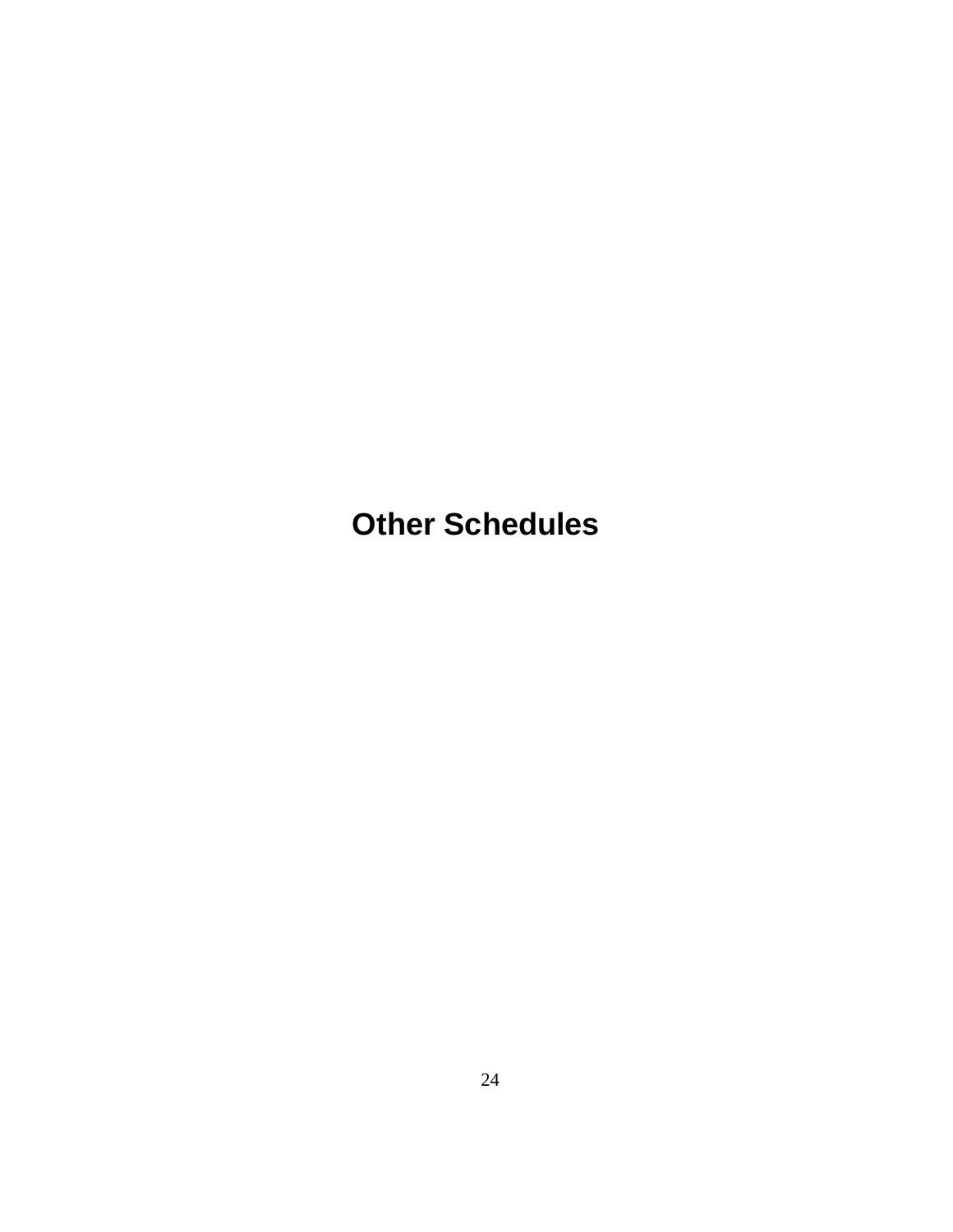# Schedule I

# **MARTA NON-REPRESENTED PENSION PLAN**

Schedules of Administrative Expenses For the Years Ended December 31, 2020 and 2019

|                                       | 2020          | 2019          |
|---------------------------------------|---------------|---------------|
|                                       |               |               |
| <b>Actuary Fees</b>                   | \$<br>93,750  | \$<br>85,000  |
| Legal Fees                            | 40,205        | 52,581        |
| <b>Audit Fees</b>                     | 15,350        | 14,900        |
| <b>Trustee and Custodial Fees</b>     | 81,133        | 83,915        |
| Insurance                             | 26,193        | 25,535        |
| Third Party Administration            | 118,500       | 90,408        |
| Conferences, Training and Memberships | 1,414         | 6,322         |
| Other                                 | 1,718         | 2,184         |
|                                       |               |               |
| <b>TOTAL ADMINISTRATIVE EXPENSES</b>  | \$<br>378,263 | \$<br>360,845 |